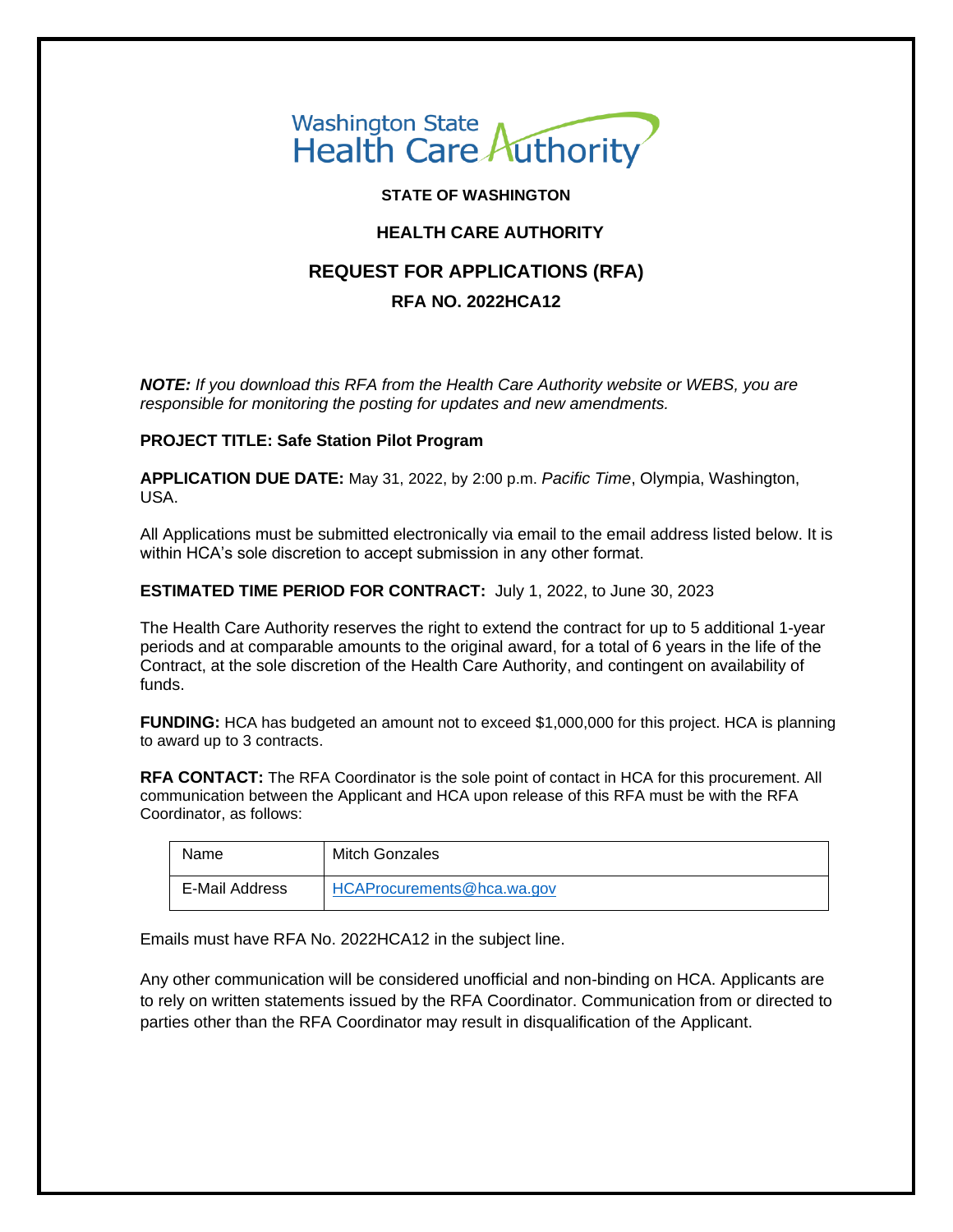# **TABLE OF CONTENTS**

| 2.1. |                                                                    |
|------|--------------------------------------------------------------------|
| 2.2. |                                                                    |
| 2.3. |                                                                    |
| 2.4. |                                                                    |
| 2.5. |                                                                    |
|      |                                                                    |
| 3.1. |                                                                    |
| 3.2. |                                                                    |
| 3.3. |                                                                    |
| 3.4. |                                                                    |
| 3.5. |                                                                    |
| 3.6. |                                                                    |
| 3.7. |                                                                    |
| 3.8. |                                                                    |
| 3.9. |                                                                    |
|      |                                                                    |
| 4.1. |                                                                    |
| 4.2. |                                                                    |
|      |                                                                    |
| 5.1. | MINIMUM & PREFFERRED QUALIFICATIONS (MANDATORY & SCORED) 13        |
| 5.2. |                                                                    |
| 5.3. |                                                                    |
| 5.4. |                                                                    |
| 5.5. |                                                                    |
| 5.6. |                                                                    |
| 5.7. |                                                                    |
| 5.8. | BONUS POINTS (OPTIONAL/SCORED) (based on region/risk/need/etc.) 16 |
|      |                                                                    |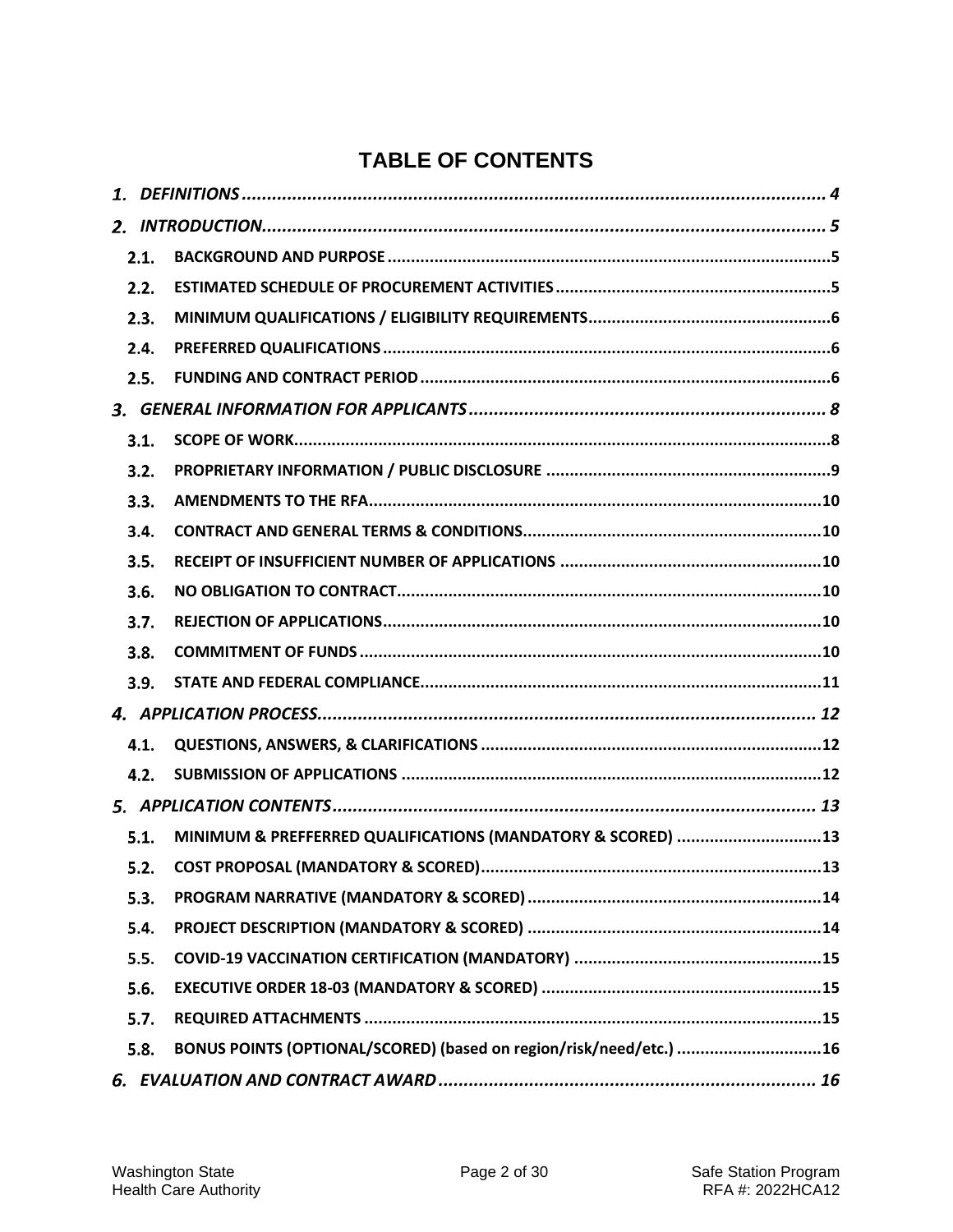| 6.1. |                                                                          |  |
|------|--------------------------------------------------------------------------|--|
| 6.2. |                                                                          |  |
| 6.3. |                                                                          |  |
| 6.4. |                                                                          |  |
| 6.5. |                                                                          |  |
| 6.6. |                                                                          |  |
| 6.7. |                                                                          |  |
| 6.8. |                                                                          |  |
|      |                                                                          |  |
|      |                                                                          |  |
|      | ATTACHMENT 3 - PROCLAMATION 21-14 - COVID-19 VACCINATION CERTIFICATION27 |  |
|      |                                                                          |  |
|      |                                                                          |  |
|      |                                                                          |  |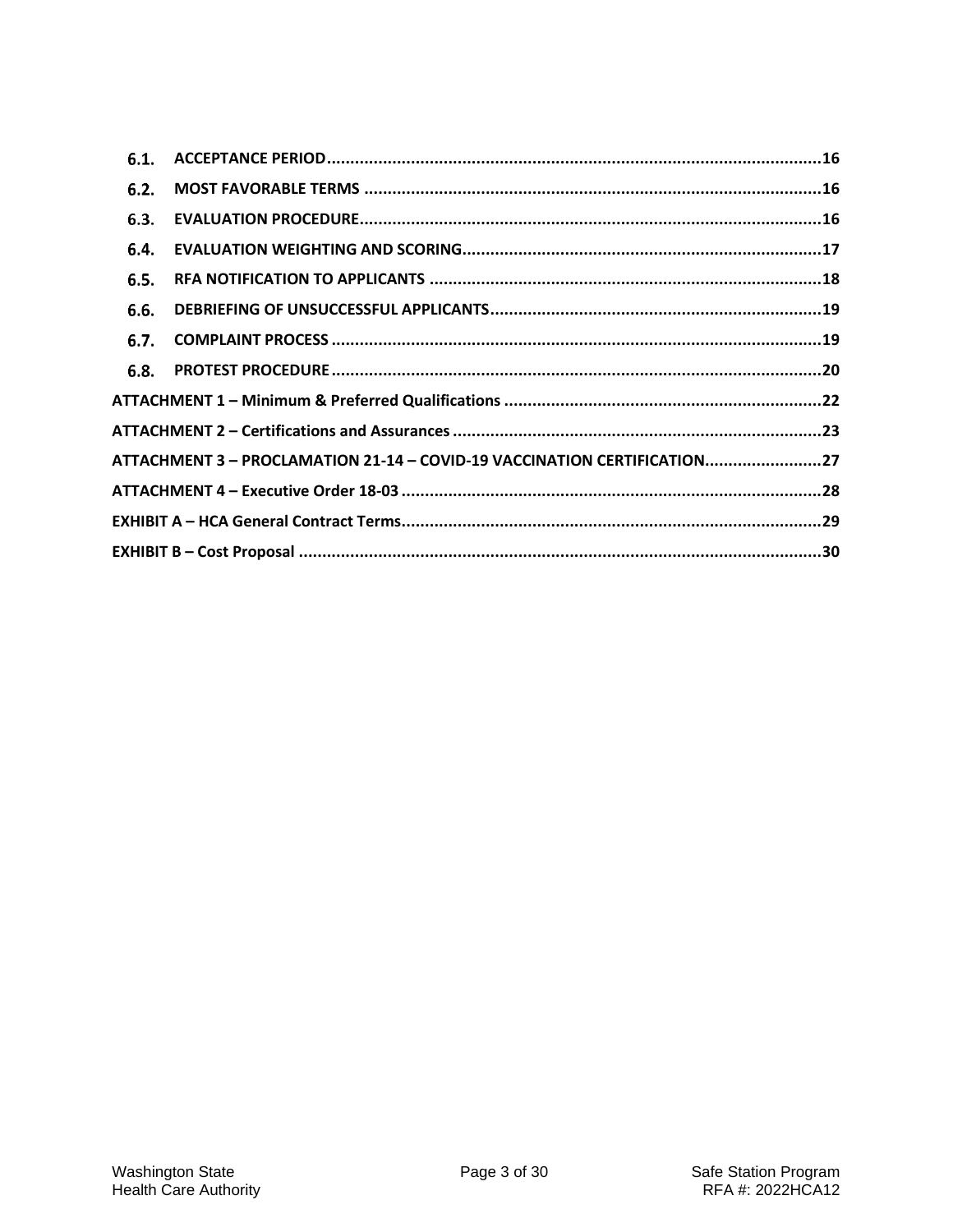# <span id="page-3-0"></span>**1. DEFINITIONS**

Definitions for the purposes of this RFA include:

**"Administrative"** or **"Indirect Costs"** – Elements of costs incurred by the Contractor as costs that are necessary to administrate or operate a program that are not considered direct program costs.

**Apparent Successful Applicant (ASA)** – The Applicant selected as the entity to perform the anticipated services under this RFA, subject to completion of contract negotiations and execution of a written contract.

**Applicant** – Individual or company interested in the RFA that submits an application in order to attain a contract with the Health Care Authority.

**Application** – A formal offer submitted in response to this solicitation.

**Authorized Representative** – A person to whom signature authority has been delegated in writing acting within the limits of his/her authority.

**Behavioral Health Agency –** means an entity licensed by the Department of Health to provide behavioral health services under chapter 71.24, 71.05, or 71.34 RCW.

**Behavioral Health Professional** – means substance use disorder professionals, licensed practical nurses, paramedics, registered nurses, or emergency medical technicians.

**Health Care Authority** or **HCA** – an executive agency of the state of Washington that is issuing this RFA.

**Contract** – The agreement between HCA and the Apparent Successful Applicant (ASA) to carry out the ASA's proposed program.

**Participant** – An individual who seeks medical assistance at a Safe Station or requests a mobile response unit from a Safe Station.

**Safe Station** – a fire station that has designated itself as a place where Participants may receive limited medical assistance for substance use disorder, dispose of any paraphernalia, and, if warranted, receive transportation to a medical facility. Safe Stations (1) provide assessment and referral services at their station locations and/or (2) deploy a mobile response unit that responds to requests for assistance in communitybased locations.

**Request for Application (RFA)** – Formal procurement document in which a service or need is identified but no specific method to achieve it has been chosen. The purpose of an RFA is to permit the Applicant community to suggest various approaches to meet the need at a given price.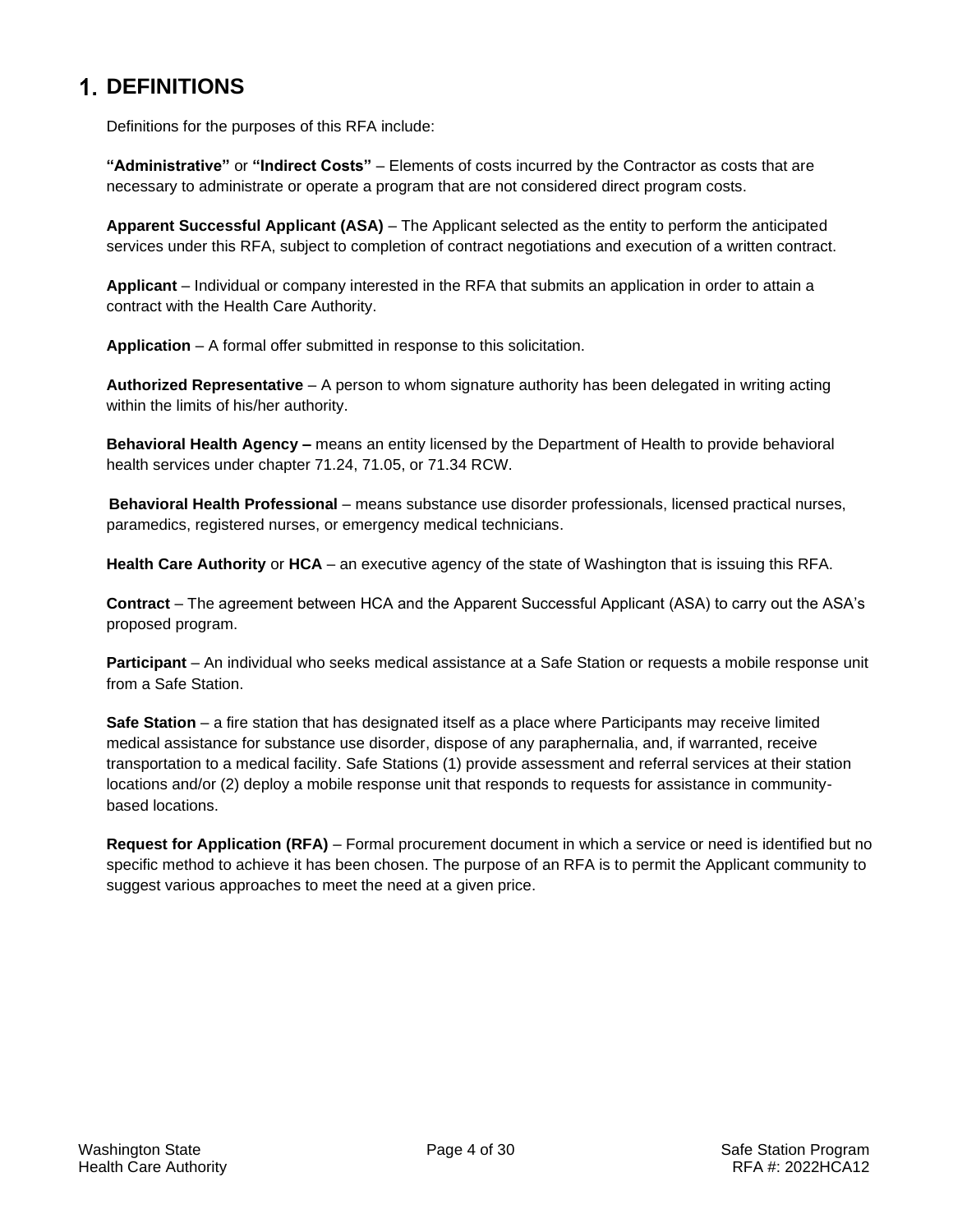# <span id="page-4-1"></span><span id="page-4-0"></span>**INTRODUCTION**

### $2.1.$ **BACKGROUND AND PURPOSE**

The Washington State Health Care Authority, hereafter called "HCA," is initiating this Request for Application (RFA) to solicit applications from fire departments in Washington State interested in participating on a project to implement "Safe Stations." Safe Stations are designed to shift the barriers to treatment for those members of a community who want to recover from substance use disorder. Individuals seeking treatment can visit a fire department that is designated as a Safe Station and dispose of any paraphernalia and receive help gaining access to care. Safe Stations provide an alternative to emergency rooms and serve as a safe place for individuals who need help but are not at the point of crisis.

Participating fire departments will be designated as Safe Stations that (1) provide assessment and referral services at their station locations and/or (2) deploy a mobile response unit that responds to requests for assistance in community-based locations. Under the Safe Station program, a fire station will provide a basic initial screen on a "Participant" and then call "Behavioral Health Professionals" to assist with more specific screening. Behavioral Health Professionals include substance use disorder professionals, licensed practical nurses, paramedics, registered nurses, or emergency medical technicians who are trained to provide a welcoming environment and connect persons to treatment support and services, including transportation to acute medical services when warranted.

Fire Stations that combine the Safe Station approach with fire department mobile integrated health programs such as the community assistance referral and education services program under RCW 35.21.930 are encouraged. Certified substance use disorder peer specialists may be employed in a Safe Station pilot program if HCA determines that a plan is in place to provide appropriate levels of supervision and technical support. Behavioral health administrative services organizations in a region with a Safe Station program shall collaborate with the Safe Station program, local crisis providers, and other stakeholders to develop a streamlined process for referring Safe Station clients to the appropriate level of care.

HCA intends to award 3 contract(s) to provide the services described in this RFA.

| <b>HCA Release of Request for Applications</b>                 | April 29, 2022          |
|----------------------------------------------------------------|-------------------------|
| Questions Due from Applicants                                  | May 6, 2022 at 2:00     |
|                                                                | p.m. (Pacific Time)     |
| HCA Posts Answers to Applicant(s) Questions                    | May 13, 2022            |
| <b>Complaint Deadline</b>                                      | May 20, 2022            |
| Application(s) Due Date                                        | May 31, 2022 at 2:00    |
|                                                                | p.m. (Pacific Time)     |
| Evaluate Applications                                          | June 1, 2022, - June 6, |
|                                                                | 2022                    |
| Announce "Apparent Successful Applicant" and send notification | June 7, 2022            |
| via e-mail to unsuccessful Applicants                          |                         |
| Applicant Request for Debrief Due Date                         | June 10                 |
| Hold Debrief Conferences via conference call (if needed)       | June 13, 2022, - June   |
|                                                                | 15, 2022                |

### <span id="page-4-2"></span> $2.2.$ **ESTIMATED SCHEDULE OF PROCUREMENT ACTIVITIES**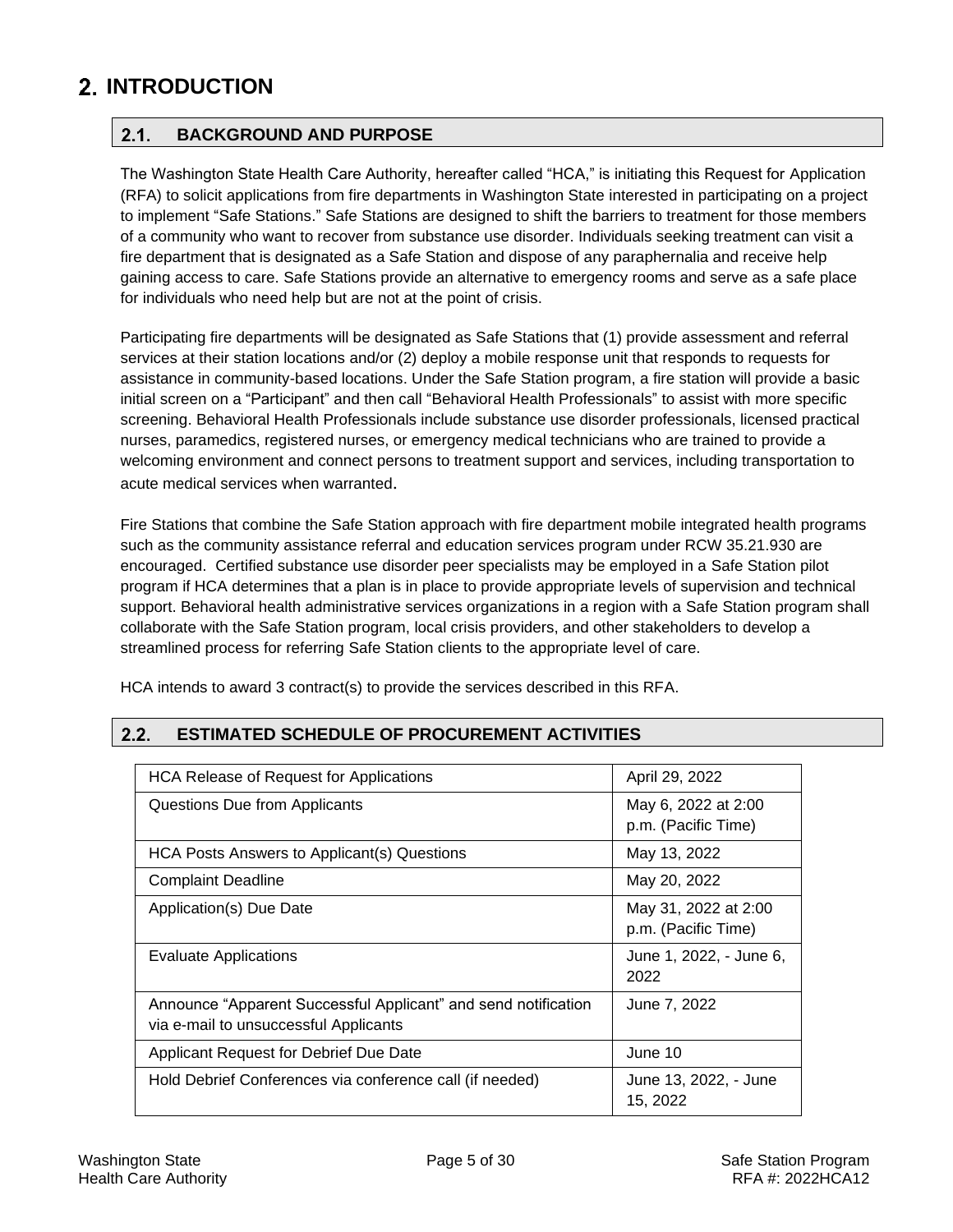| <b>Protest Due Date</b>              | June 22, 2022 at 2:00<br>p.m. (Pacific Time) |
|--------------------------------------|----------------------------------------------|
| <b>Negotiate Contract with ASAs</b>  | June 16, 2022, - June<br>30, 2022            |
| <b>Estimated Contract Start Date</b> | July 1, 2022                                 |

HCA reserves the right in its sole discretion to revise the above schedule.

Applicants are strongly encouraged to register as a vendor on Washington's Electronic Bid System (WEBS), at<https://fortress.wa.gov/ga/webs/> and to download a copy of this RFA from WEBS, in order to view any Amendments that are issued by HCA which may modify the terms of this RFA.

### <span id="page-5-0"></span> $2.3.$ **MINIMUM QUALIFICATIONS / ELIGIBILITY REQUIREMENTS**

The following are the minimum qualifications for Applicants:

- 2.3.1. Licensed to do business in the state of Washington or provide a commitment that it will become licensed in Washington within 30 calendar days of being selected as the Apparent Successful Applicant.
- 2.3.2 Must be a fire department located within Washington State that operates on a 24-hour basis, seven days a week. The fire department, either directly or through subcontracts, must provide medical screening and assessments to individuals who visit or seek assistance for matters relating to substance use disorders. The fire department must also have a means of transportation to transport individuals to a hospital or medical facility.

#### <span id="page-5-1"></span> $2.4.$ **PREFERRED QUALIFICATIONS**

The following are the preferred qualifications for Applicants:

- 2.4.1 A fire department that is a licensed "behavioral health agency," as defined in Section 1, Definitions, is preferred. *See* WAC 246-341-0300. Only fire departments that are licensed behavioral health agencies are eligible to receive federal funds under any contract resulting from this RFA. *See* Section 2.5, Funding and Contract Period. All fire departments that meet the minimum qualifications under Section 2.3 are eligible to receive state funds under any contract resulting from this RFA.
- 2.4.2 A fire department that can deploy a mobile response unit that responds to requests for assistance in community-based locations is preferred.

#### <span id="page-5-2"></span> $2.5.$ **FUNDING AND CONTRACT PERIOD**

HCA has budgeted an amount not to exceed \$1,000,000 for this project. Specifically, HCA has budgeted the following amounts:

- July 1, 2022, to December 31, 2022, HCA has budgeted \$500,000 (\$160,000 in state funds; \$340,000 in federal, Medicaid funds)
- January 1, 2023, to June 30, 2023, HCA has budgeted \$500,000 (\$160,000 in state funds; \$340,000 in federal, Medicaid funds)

HCA is planning to award up to 3 contracts.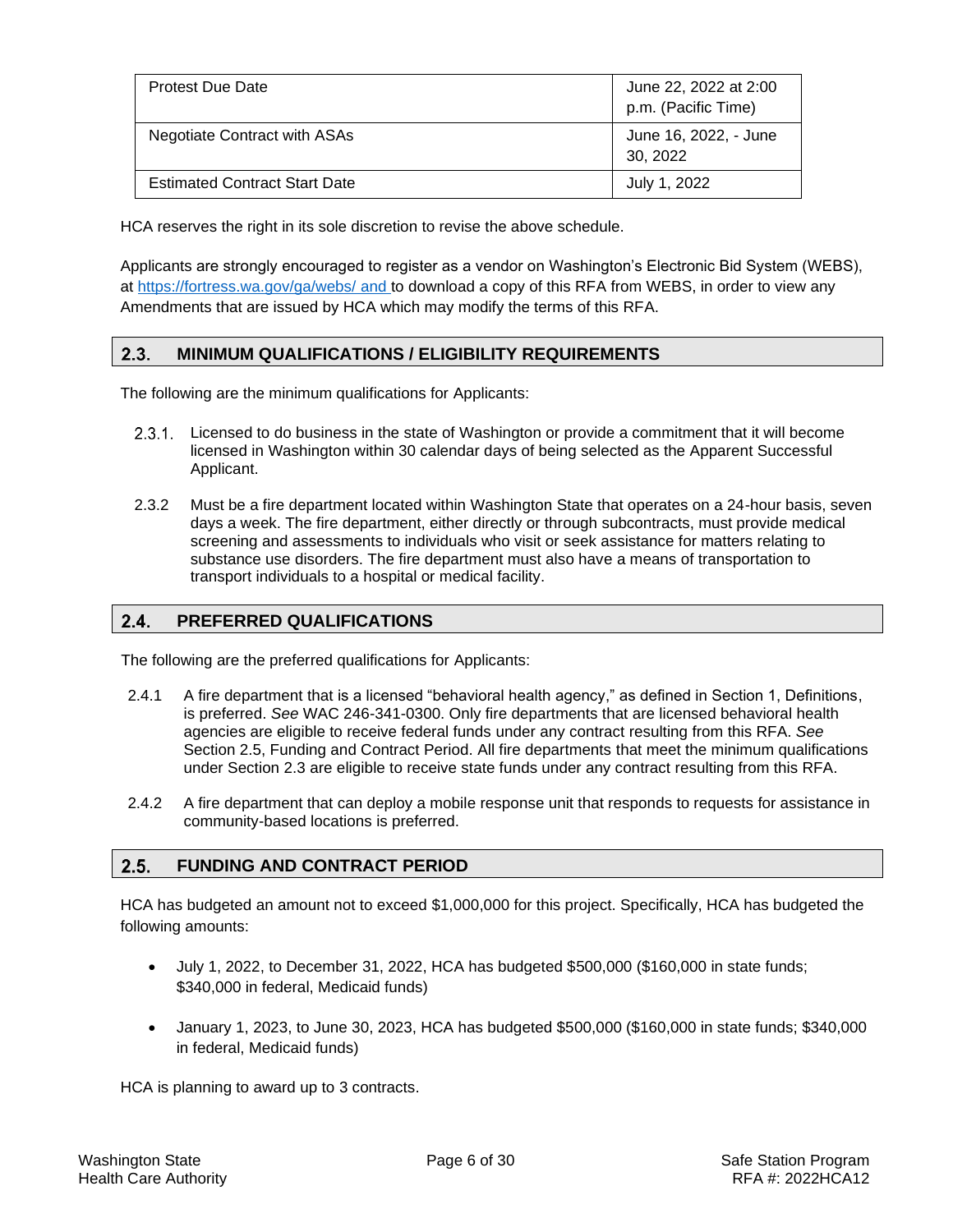- **Fire Stations that are Licensed Behavioral Health Agencies:** Fire stations that are licensed behavioral health agencies are eligible to receive both federal and state funds under any resulting contract with HCA. When submitting an Application to this RFA, fire stations that are licensed behavioral health agencies may not propose a budget that exceeds 1/3 of the total amount HCA has budgeted (1/3 of \$1,000,000 = \$333,333.33). Any Application with a proposed budget over the stated amount (\$333,333.33) may not be considered by HCA.
- **Fire Stations that are not Licensed Behavioral Health Agencies**: Fire stations that are not licensed behavioral health agencies are only eligible to receive state funds under any resulting contract with HCA and are not eligible to receive federal funds. When submitting an application to this RFA, Fire stations that are not licensed behavioral health agencies may only propose a budget that does not exceed  $1/3$  of the total state funds allocated to this project  $(1/3$  of \$320,000 = \$106,666.66). Any Application with a proposed budget over the stated amount (\$106,666.66) may not be considered by HCA.

Applicants will submit their proposed budget and that proposed budget will be used to determine the budget in any resulting contract. See Section 5.2. HCA may award funds in excess of the proposed budget stated by Applicant, if HCA is unable to contract with 3 vendors and unused funds are available.

A single organization may not receive multiple awards, even if applying for multiple service locations.

Any contract awarded as a result of this procurement is contingent upon the availability of funding. HCA may provide additional funding or de-obligate unused funds, if it is deemed by HCA, in its sole discretion, to be in HCA's best interest relative to the overall purpose and objective as stated herein.

Contract date range July 1, 2022, to June 30, 2023.

HCA reserves the right to extend the contract for up to 5 years, in 1-year increments, for a total of 6 years in the life of the Contract, at the sole discretion of HCA, and contingent on availability of funds.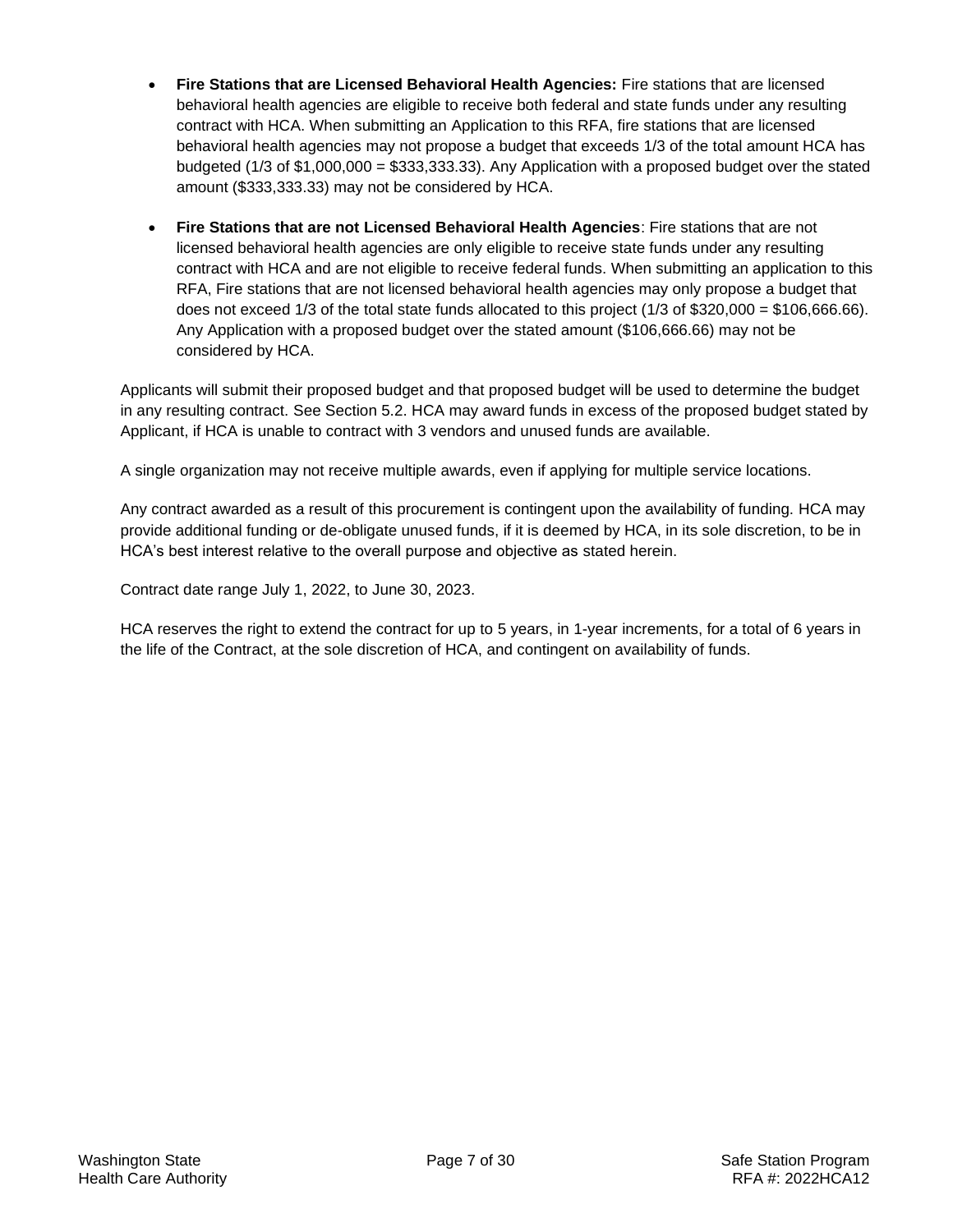# <span id="page-7-1"></span><span id="page-7-0"></span>**GENERAL INFORMATION FOR APPLICANTS**

### $3.1.$ **SCOPE OF WORK**

The Safe Station program will designate fire stations as "Safe Stations" meant to be open to the general public—24 hours a day, seven days a week. Participating fire stations will assist those suffering from drug addiction and substance abuse; the focus of the program is on addiction or abuse of all drugs and not just heroin/opioids.

A fire station that is awarded a contract under this RFA, will be a Contractor that must adhere to the following obligations:

- Must have staff on site 24 hours a day, seven days a week ready to receive individuals (hereinafter referred to as "Participants")
	- o The Contractor must:
		- Have a private, designated section of the fire station where staff can identify participants and create a record of the visit. Staff must have an intake form and also record pertinent medical and personal information (such as any means of contacting the Participant – cell phone, email) acquired during the visit. Contractor must store the information electronically and confidentially in accordance with state and federal law, including HIPAA requirements, and HCA policies.
		- Acquire any drugs and/or paraphernalia that participants may have on their possessions in a safe and non-confrontational manner. Such drugs and/or paraphernalia must be put in a locked, drop-box or other similar secure spot.
		- **•** Provide written information to participants about drug recovery programs in the county and/or State. HCA will determine the content of the written materials and Contractor will develop, write, and disseminate the materials. The written materials must be in English. Contractor will use its discretion to determine whether it is necessary to furnish written materials in other languages. Contractor must also have basic office supplies, basic furniture, and food/snacks/water.
		- Have standard operating policies for interacting with participants at the Safe Station and, in the community when deploying a mobile response unit, if applicable.
- Must screen and assess the participant (take the participant's vital signs and inquire about any existing medical conditions) to determine whether transportation to a medical facility is necessary. Contractor must create an objective set of medical measures to determine whether transportation to a medical facility is required. For example, if a participant's vital signs are determined to be unstable (to be defined by Contractor), Contractor must transport the participant to a hospital/medical facility. The Contractor must develop transportation policies for this purpose and, if applicable, policies when deploying a mobile response unit in the community.
- If Contractor determines that a participant does not require transportation to a hospital/medical facility (i.e. the participant is stable), Contractor will call for a subcontracted "Behavioral Health Professional" (substance use disorder professionals, licensed practical nurses, paramedics, registered nurses, or emergency medical technicians) to further screen and assess the Participant. Contractor will wait with the participant until the Behavioral Health Professional arrives.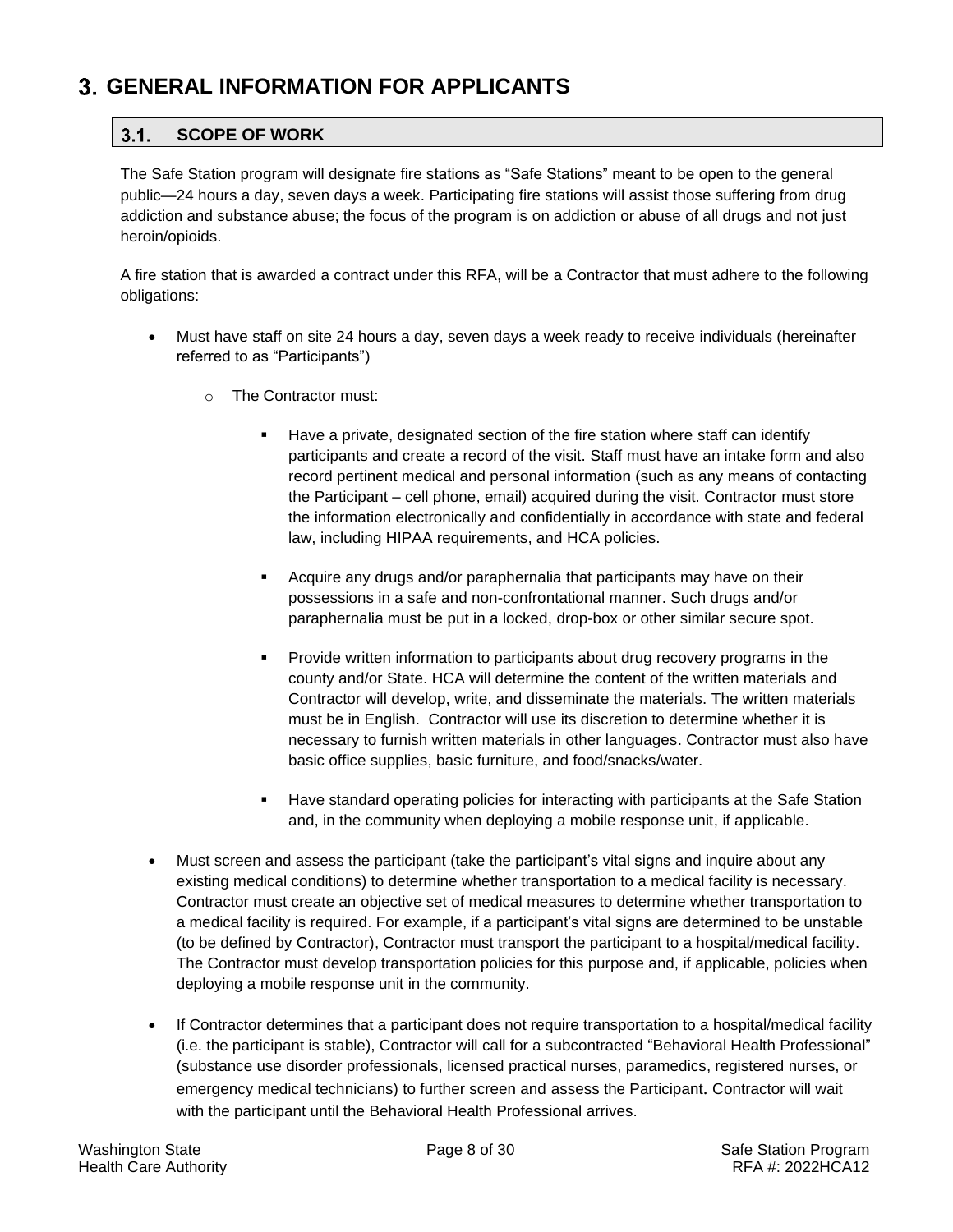- $\circ$  Certified substance use disorder peer specialists may be employed in a Safe Station if HCA determines that Contractor has a plan in place to provide appropriate levels of supervision and technical support.
- The Behavioral Health Professional must meet with the Participant to talk about their drug abuse or addiction needs in more detail, as well as options for treatment programs. The Behavioral Health Professional and Contractor must determine next steps for the Participant. After the Participant has left the Safe Station, Contractor and/or the Behavioral Health Professional must attempt follow-up contacts with the Participant. Contractor and/or the Behavioral Health Professional must make at least 3 attempts a week for 3 consecutive weeks following the Participant's visit, until Contractor and/or Behavioral Health Professional makes direct contact with Participant. If Contractor and/or Behavioral Health Professional make direct contact with the Participant, Contractor and/or Behavioral Health Professional will collaborate with Participant and Behavioral Health Administrative Services Organizations in the region to develop a streamlined process for referring Participant to the appropriate level of care.
- Communication About the Safe Station Program to the Public
	- $\circ$  Contractor should create awareness about the Safe Station Program in the community. Contractor should utilize a variety of outreach and communication methods to disseminate information about the Safe Station program. Contractor may use any means to spread awareness about the Safe Station program so long as it is pre-approved by HCA.
	- $\circ$  Contractor must affix a sign on the exterior of the fire station or post signage outside the fire station that identifies the fire station as a Safe Station. This sign must be visible 24 hours a day, seven days per week.
- Communication with HCA About Progress
	- $\circ$  Every 30 days, Contractor must provide to HCA a list of participants who have visited the Safe Station. In the list submitted to HCA, the participants must be described without the disclosure of protected health information (should be referred to "27. y.o. male/female"). The report should consist of the following for each individual Participant:
		- Date and time the Participant was received at the Safe Station;
		- The results of any screening or assessments done by Contractor and/or Behavioral Health Professionals;
		- Whether participants who visited the Safe Station were transported to a hospital/medical facility; and
		- Documentation of follow-up attempts by Contractor and/or Behavioral Health Professionals.

### <span id="page-8-0"></span> $3.2.$ **PROPRIETARY INFORMATION / PUBLIC DISCLOSURE**

Applications submitted in response to this RFA will become the property of HCA. All Applications received will remain confidential until the Apparent Successful Applicant is announced; thereafter, the Applications will be deemed public records as defined in chapter 42.56 of the Revised Code of Washington (RCW). Exceptions considered only if Applicant identifies content as proprietary in their Application materials.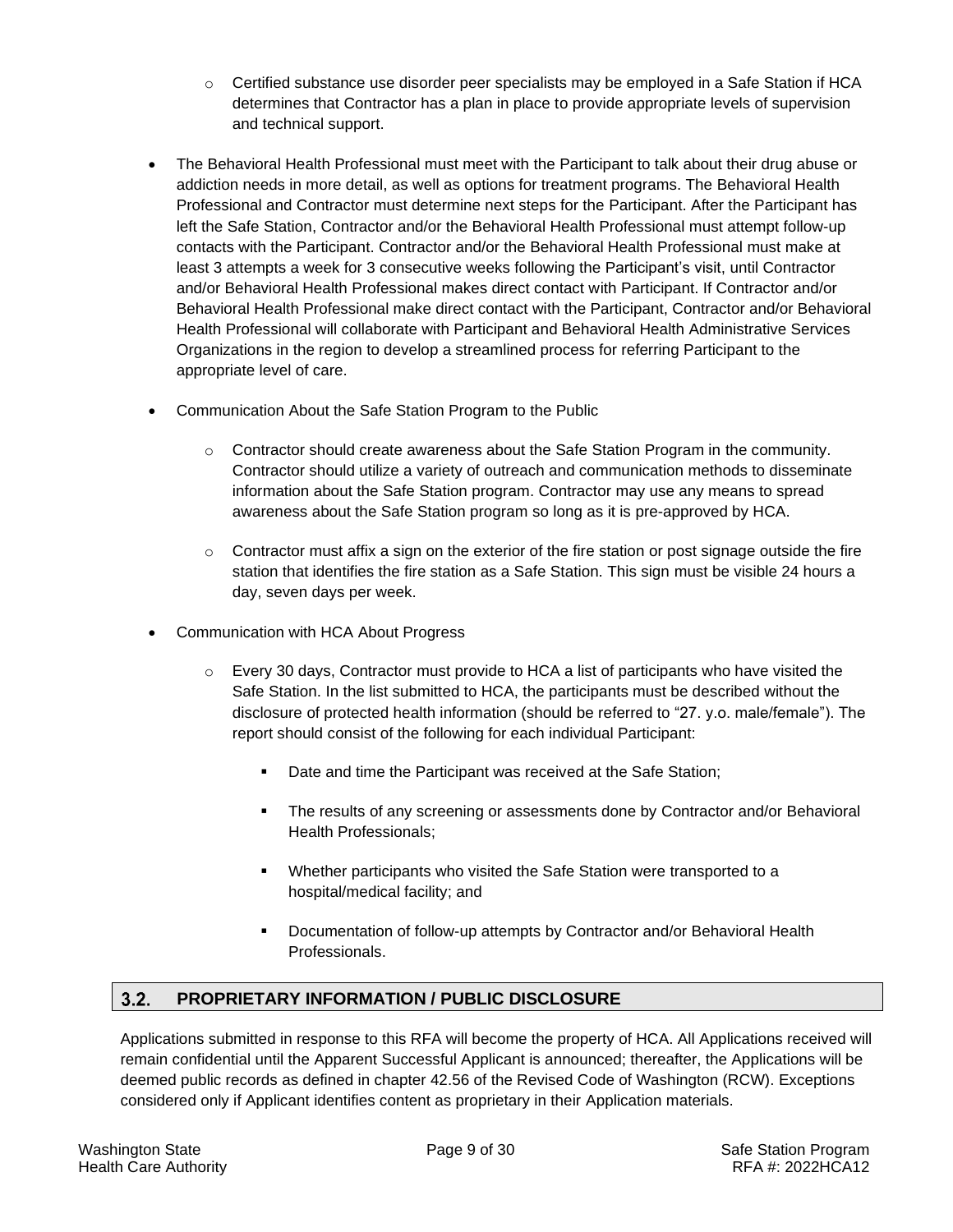### <span id="page-9-0"></span> $3.3.$ **AMENDMENTS TO THE RFA**

If HCA determines in its sole discretion that it is necessary to revise any part of this RFA or provide any additional information, HCA will post on Washington's Electronic Bid System (WEBS), at [https://fortress.wa.gov/ga/webs/,](https://fortress.wa.gov/ga/webs/) an amendment capturing changes or additions. For this purpose, the published questions and answers and any other pertinent information will be provided as an addendum to the RFA and will be placed on the website.

HCA also reserves the right to cancel or to reissue the RFA in whole or in part, prior to execution of a contract.

### <span id="page-9-1"></span> $3.4.$ **CONTRACT AND GENERAL TERMS & CONDITIONS**

The ASA will be expected to enter into a contract which is substantially the same as the sample contract and its general terms and conditions, *see* Exhibit A, *HCA General Contract Terms*. HCA will not accept any draft contracts prepared by any Applicant. The Applicant may submit exceptions as allowed in Attachment 2, *Certifications and Assurances*. All exceptions must be submitted as an attachment to Attachment 2, *Certifications and Assurances*. HCA will review requested exceptions and accept or reject the same at its sole discretion.

HCA reserves the right to negotiate with applicants for project tasks, deliverables, and funding amounts. Special consideration during selection may include community geographic location(s) to provide for project distribution statewide and overall risk ranking.

If, after the announcement of the ASA, and after a reasonable period of time, the ASA and HCA cannot reach agreement on acceptable terms for the Contract, the HCA may cancel the selection and Award the Contract to the next most qualified Applicant.

#### <span id="page-9-2"></span> $3.5.$ **RECEIPT OF INSUFFICIENT NUMBER OF APPLICATIONS**

If HCA receives only one responsive Application as a result of this RFA, HCA reserves the right to either: 1) directly negotiate and contract with the Applicant; or 2) not award any contract at all. HCA may continue to have the Applicant complete the entire RFA. HCA is under no obligation to tell the Applicant if it is the only Applicant.

#### <span id="page-9-3"></span> $3.6.$ **NO OBLIGATION TO CONTRACT**

This RFA does not obligate HCA to enter into any contract for services specified herein.

#### <span id="page-9-4"></span> $3.7.$ **REJECTION OF APPLICATIONS**

HCA reserves the right, at its sole discretion, to reject any and all Applications received without penalty and not to issue any contract as a result of this RFA.

#### <span id="page-9-5"></span> $3.8.$ **COMMITMENT OF FUNDS**

The Director of HCA or his/her delegate is the only individual who may legally commit HCA to the expenditures of funds for a contract resulting from this RFA. No cost chargeable to the proposed contract may be incurred before receipt of a fully executed contract.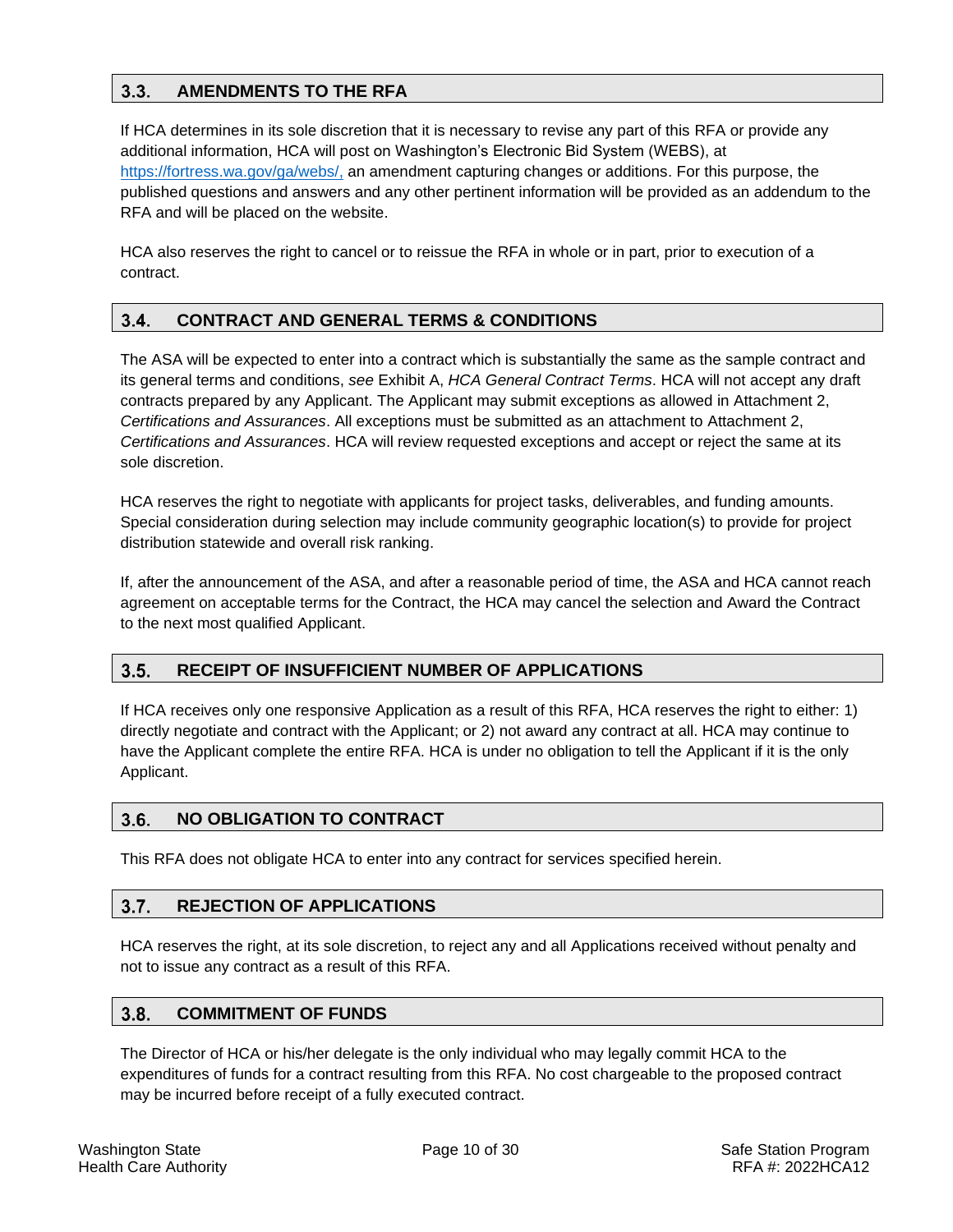#### <span id="page-10-0"></span> $3.9.$ **STATE AND FEDERAL COMPLIANCE**

HCA complies with HCA, state and federal statutes and polices, to include, but not limited to:

- 3.9.1. ADA HCA complies with the Americans with Disabilities Act (ADA). Applicants may contact the RFA Coordinator to receive this RFA in Braille or on tape.
- Accessibility HCA is committed to making its materials and programs accessible to all customers and employees. If you experience any difficulty accessing information provided by HCA, please contact us at **HCAProcurements@hca.wa.gov**. We will do our best to assist you, which may include providing the information to you in an alternative format.
- Specific restrictions apply to contracting with current or former state employees pursuant to chapter 42.52 of the Revised Code of Washington. Applicants should familiarize themselves with the requirements prior to submitting an application that includes current or former state employees.
- 3.9.4. All Contractors are required to have a Unique Entity Identifier issued by SAM.gov.
- Contracts awarded using federal funds may need to be in compliance with applicable federal reporting requirements, please refer to Exhibit A, *HCA General Contract Terms*.
- 3.9.6. Discrimination In accordance with federal law, HCA is prohibited from discriminating on the basis of race, color, national origin, sex, age, or disability. HCA is an equal opportunity provider and employer.
- 3.9.7. In preparing this Application, Applicant has not been assisted by any current or former employee of the state of Washington whose duties relate (or did relate) to this Application or prospective contract, and who was assisting in other than their official, public capacity.
- Applicant grants HCA the right to contact references and others who may have pertinent information regarding the ability of the Applicant and the lead staff person to perform the services contemplated by this RFA.
- If any of the Applicant's staff members who will perform work on this contract have retired from the state of Washington under the provisions of the 2008 Early Retirement Factors legislation, their name(s) are noted on a separately attached page.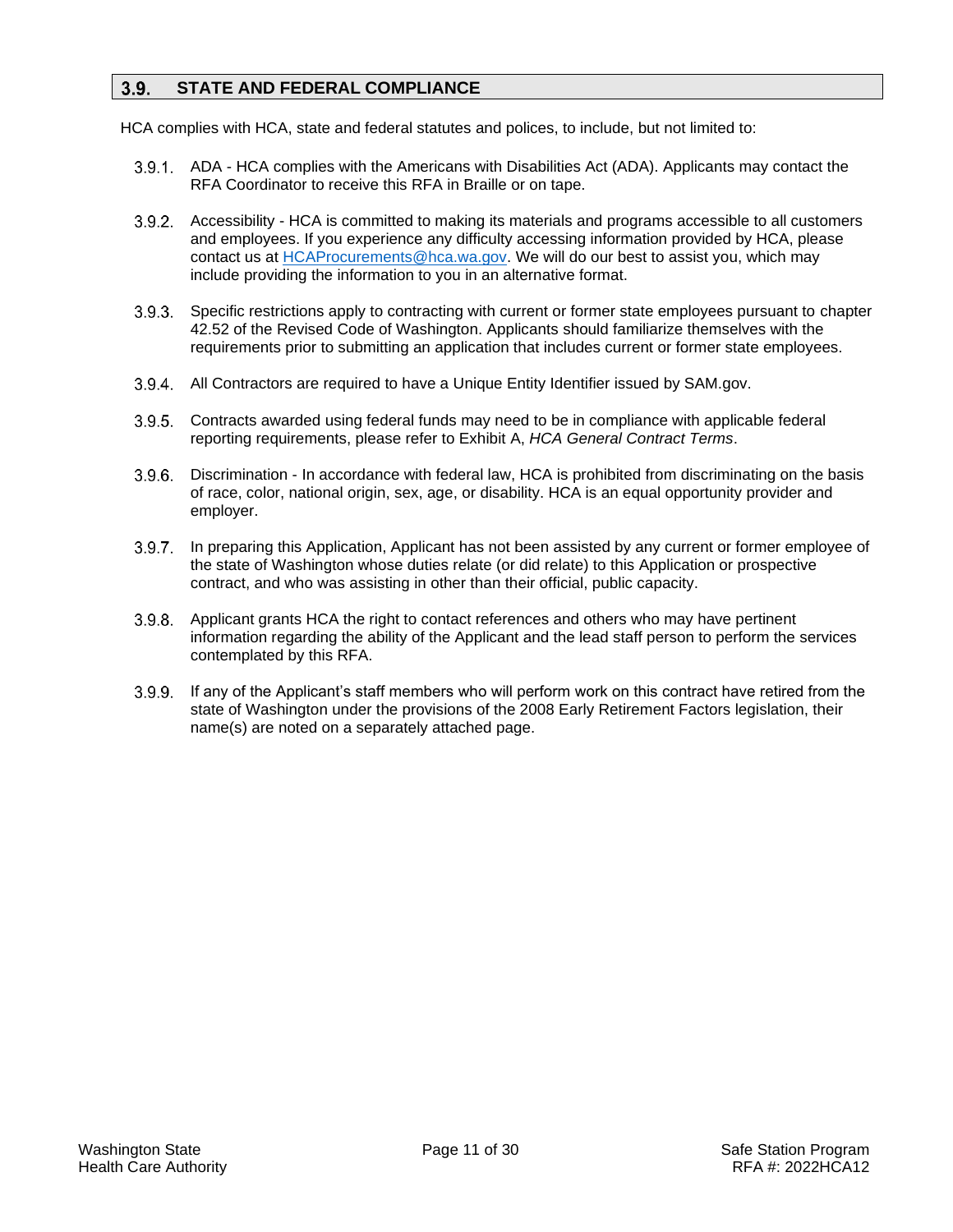# <span id="page-11-1"></span><span id="page-11-0"></span>**APPLICATION PROCESS**

### $4.1.$ **QUESTIONS, ANSWERS, & CLARIFICATIONS**

Applicants who have questions and/or requests for clarifications regarding this RFA must submit via email to [HCAProcurements@hca.wa.gov](mailto:HCAProcurements@hca.wa.gov) no later than May 6, 2022, at 2:00 p.m., Pacific Time. All correspondence regarding this solicitation must reference the RFA number in the subject line.

HCA responses will be posted per the information provided in the *Estimated Schedule of Procurement Activities* section.

No phone calls or in-person inquiries will be accepted. Any verbal information received from an HCA employee or any other entity shall not constitute an official response to any questions regarding this RFA.

HCA will be bound only to HCA written answers to questions issued by the RFA Coordinator. Any communications with HCA employees other than the RFA Coordinator will not be considered official or binding. Questions arising in subsequent communication with the RFA Coordinator will be documented and answered in written form. A copy of the questions and answers will be posted on WEBS.

### <span id="page-11-2"></span> $4.2.$ **SUBMISSION OF APPLICATIONS**

The Application must be received by the RFA Coordinator no later than the Application Due deadline in the *Estimated Schedule of Procurement Activities* section, and must be submitted electronically as an attachment to an e-mail as follows:

- Send email addressed to **Mitch Gonzales** at **[HCAProcurements@hca.wa.gov](mailto:HCAProcurements@hca.wa.gov)**;
- Email will have the subject line: RFA # 2022HCA12 –Mitch Gonzales;
- Application documents must be submitted in the same order as presented in Section 5, *Application Contents*, with the same headings, adhering to page formatting and other criteria indicated in the attachments;

Failure to submit the Application by the date indicated above and/or as outlined above may result in the Applicant being found non-responsive.

Applicants should allow sufficient time to ensure timely receipt of the Application by the RFA Coordinator. Late Applications will not be accepted and will be automatically disqualified from further consideration, unless HCA e-mail is found to be at fault. HCA does not assume responsibility for problems with Applicant's e-mail. If HCA e-mail is not working, appropriate allowances will be made.

All Applications and any accompanying documentation become the property of HCA and will not be returned.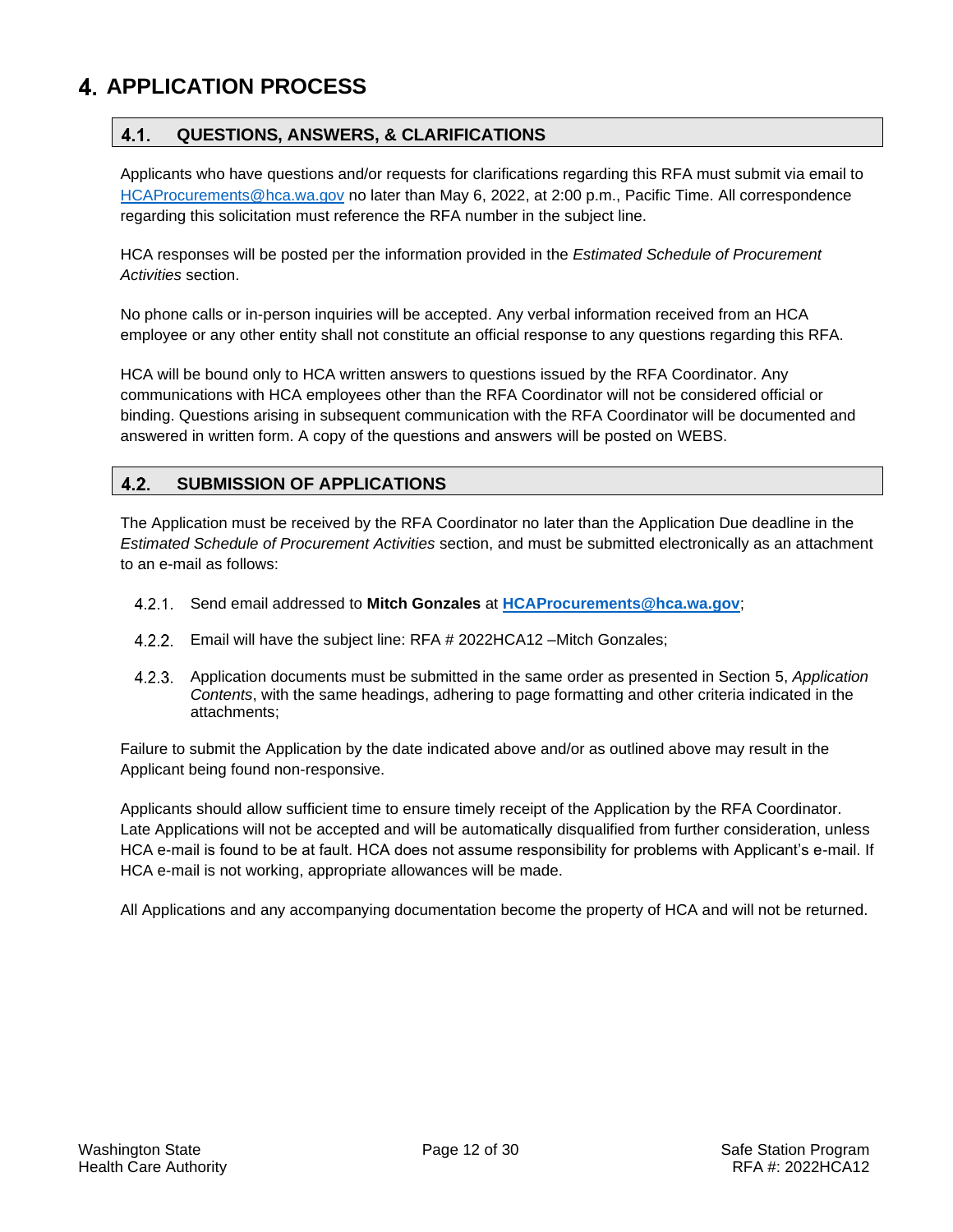# <span id="page-12-0"></span>**APPLICATION CONTENTS**

Items marked "MANDATORY" must be included as part of the Application for the Application to be considered responsive. Items marked "SCORED" are those that are awarded points as part of the evaluation conducted by the evaluation team. Items may be both "MANDATORY" and "SCORED" (MANDATORY & SCORED).

#### <span id="page-12-1"></span> $5.1.$ **MINIMUM & PREFFERRED QUALIFICATIONS (MANDATORY & SCORED)**

Sections 2.3 and 2.4 of this RFA state the minimum and preferred qualifications for Applicants, respectively. The minimum qualifications stated in Section 2.3 are only eligibility criteria for Applicants (i.e. an Applicant must meet these criteria in order to submit an Application) and are not scored. The preferred qualifications stated in Section 2.4 are scored but an Applicant does not have to meet these criteria in order to submit an Application.

The two preferred qualifications stated in Section 2.4 will be scored equally; each qualification (2.4.1 & 2.4.2) is worth 50 points for a total of 100 points.

Applicants must fill out Attachment 1 to indicate whether they meet the minimum and preferred qualifications.

### <span id="page-12-2"></span> $5.2.$ **COST PROPOSAL (MANDATORY & SCORED)**

Maximum Available Points: 100

Fire stations that are licensed behavioral health agencies may not propose a budget that exceeds 1/3 of the total amount HCA has budgeted (1/3 of \$1,000,000 = \$333,333.33). Fire stations that are not licensed behavioral health agencies may only propose a budget that does not exceed 1/3 of the total state funds allocated to this project (1/3 of \$320,000 = \$106,666.66). Any Application that exceeds these amounts may not be considered by HCA.

Budget Attachment(s) and/or Exhibit(s) must be completed in the same order as presented in this document with the same headings. Applicant must prepare a separate budget for each funding source project, if applicable. Ex: If the Applicant is applying for one project funded by SOR and another project funded by DMA, two budgets are required.

The evaluation process is designed to award this procurement not necessarily to the Applicant of least cost, but rather to the Applicant whose Application best meets the requirements of this RFA. However, Applicants are encouraged to submit Applications which are consistent with state government efforts to conserve state resources.

- A. Identification of Costs
	- 1. Identify all costs in U.S. dollars including expenses to be charged for performing the services necessary to accomplish the objectives of the contract. The Applicant is to submit a fully detailed budget including staff costs, estimates for any applicable sales and use taxes, and any expenses necessary to accomplish the tasks and to produce the deliverables under the contract.
	- 2. ASA(s) will be required to collect Washington state sales and use taxes from HCA, as applicable, and for remittance of payment to the Washington State Department of Revenue (DOR). Applicants must identify any expenses to which Washington State sales and use taxes apply in the Cost Proposal and include an estimated amount for such taxes (based on the current tax rate(s)). HCA understands these amounts my fluctuate as tax rates fluctuate. If a tax isn't specifically identified, HCA will assume it is included in the costs identified.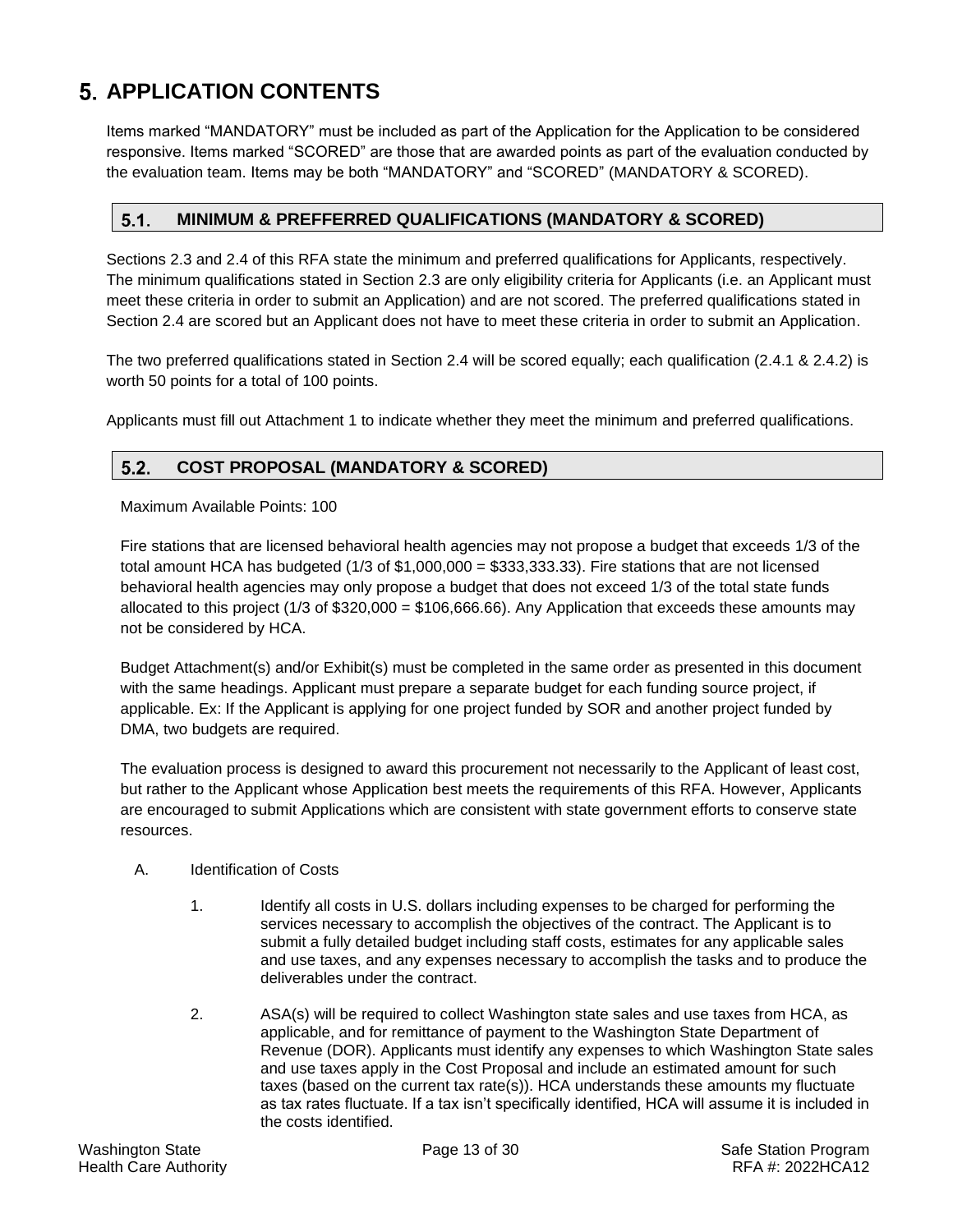- B. Cost Proposal
	- I. Applicants must respond using Exhibit B, Cost Proposal, to submit their costs to ensure compliance with the formatting requirements. Exhibit B must be completed in its entirety in accordance with the instructions identified within the Exhibit.
	- II. The budget proposed by Applicant in Exhibit B will be used to determine the budget in any resulting contract. HCA may award funds in excess of the proposed budget stated by Applicant in Exhibit B, if HCA is unable to contract with 3 vendors and unused funds are available.

#### <span id="page-13-0"></span> $5.3.$ **PROGRAM NARRATIVE (MANDATORY & SCORED)**

Maximum Points Total: 400

Page Limit: 2-5 pgs.

- 5.3.1 Organizational History
	- 5.3.1.1. Provide a brief history of your organization. Include prior substance use disorder prevention experience. [75 points total]
	- What is your organization's mission and how will the proposed funds help you to achieve your mission? [75 points total]
- 5.3.2. Need & Background of Community

Applicant Tip: If applicable, be sure to provide the history of how your organization has worked in the past to address substance abuse issues in your community and how the funds allocated to this RFA would enhance programs and services.

- Description of area, including exact population size and descriptions of populations to be served, with a special focus on populations in need and local health disparities. [50 points total]
- 5.3.2.2. Describe the substance abuse issues as you currently understand them in the community you intend to serve. [100 points total]
- $5.3.2.3.$ Describe why the safe station pilot program will be effective in addressing the substance abuse needs in your community. [100 points total]

#### <span id="page-13-1"></span> $5.4.$ **PROJECT DESCRIPTION (MANDATORY & SCORED)**

*Applicant Tip: Be sure to include specific descriptions and dates for how and when your chosen objective(s) will be achieved. A thorough response will demonstrate how each budget item is supporting the project and will lead to achieving the objective(s).* 

Maximum Points Total: 400

Page Limit: 2-5 pgs.

- 5.4.1. Provide an overview of how you propose to implement the Safe Station program in your community. [25 points total]
	- 5.4.1.1. Describe how your Organization will work to improve access to resources for substance abuse in the identified high-need community. [70 points total]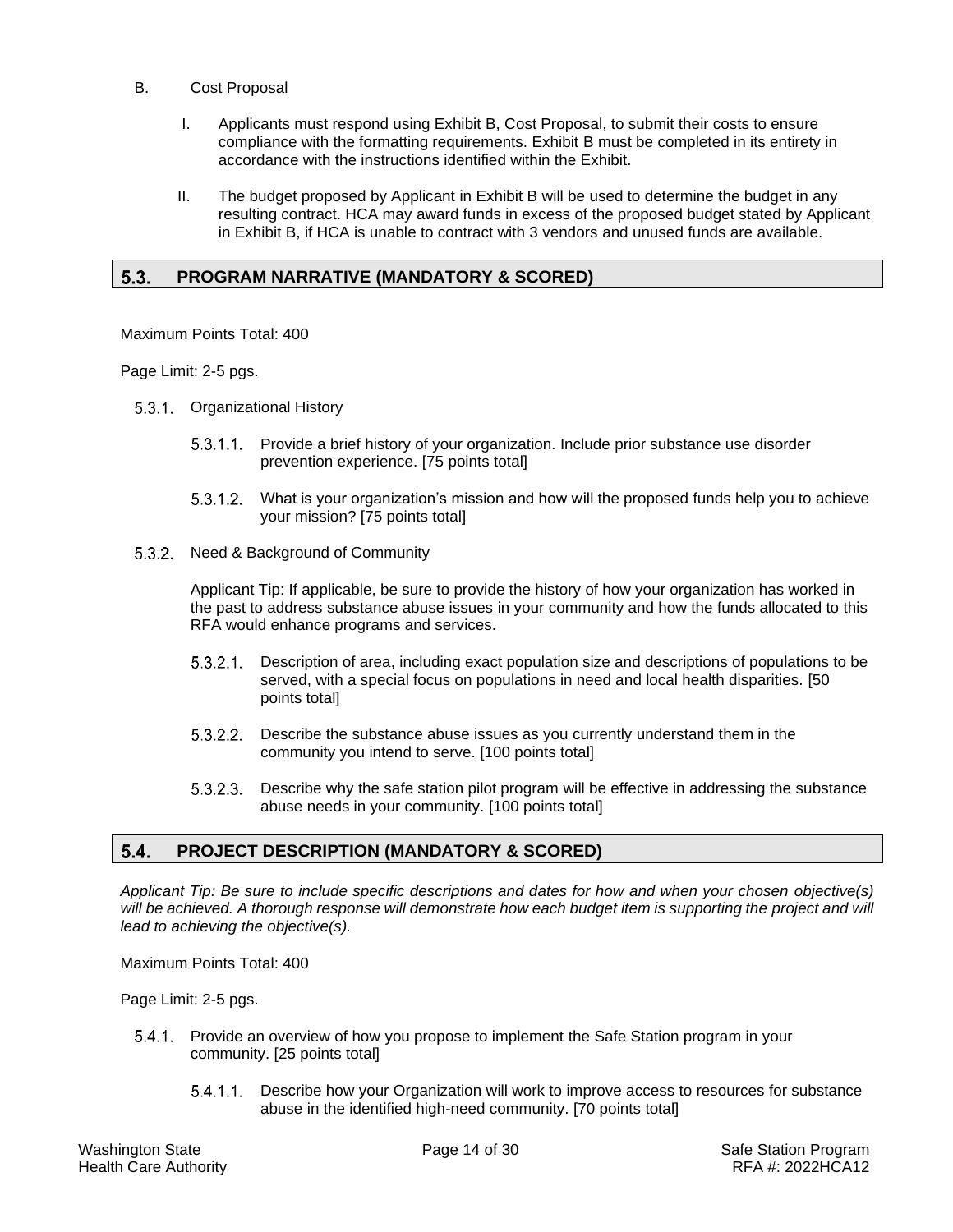- 5.4.1.2. Include a short explanation describing the anticipated role and involvement of key stakeholders in the identified community. [70 points total]
- 5.3.1.3 Please list those individuals or organizations interested in participation and partnership on this project, including potential partnerships and linkages with other community programs and public and private stakeholders. [25 points total]
- 5.4.2. How will your Organization address health disparities to ensure equity and inclusion of all substance abuse services? [25 points total]
	- Explain how your Organization will provide culturally competent and appropriate services, using specific details that demonstrate this capacity. [70 points total]
	- 5.4.2.2. Explain how your Organization will be actively involved with reducing health disparities and promoting health equity. Describe strategies that will be used and/or potential steps to be taken. [70 points total]
- Describe any barriers you foresee to implementing the Safe Station program and how you may overcome them. [25 points total]
- 5.3.4 How does Applicant intend to collect and store appropriate individual information in accordance with OCIO 141.10, [Securing Information Technology Assets Standards | OCIO \(wa.gov\),](https://ocio.wa.gov/policy/securing-information-technology-assets-standards) and all state and federal privacy laws, rules and regulations? [20 points total]

### <span id="page-14-0"></span> $5.5.$ **COVID-19 VACCINATION CERTIFICATION (MANDATORY)**

Applicant must review and complete Attachment 3, Applicant Forms and Certifications, Section D, COVID-19 Vaccination Certification to respond as to whether or not the Applicant complies with Proclamation 21-14.1 – COVID-19 Vaccination Requirement. Applicant must sign and return this certification as part of its Proposal.

Note: Compliance with the Proclamation is mandatory. For more information please visit [https://www.doh.wa.gov/Portals/1/Documents/1600/coronavirus/505-160-VaccinationRequirementFAQs.pdf.](https://www.doh.wa.gov/Portals/1/Documents/1600/coronavirus/505-160-VaccinationRequirementFAQs.pdf)

### <span id="page-14-1"></span> $5.6.$ **EXECUTIVE ORDER 18-03 (MANDATORY & SCORED)**

Pursuant to RCW 39.26.160(3) and consistent with Executive Order 18-03 – Supporting Workers' Rights to Effectively Address Workplace Violations (dated June 12, 2018), HCA will evaluate Applications for best value and provide an Application preference in the amount of 50 points to any Applicant who certifies, pursuant to the certification attached as Attachment 4, that their firm does NOT require its employees, as a condition of employment, to sign or agree to mandatory individual arbitration clauses or class or collective action waiver. Applicants that do require their employees, as a condition of employment, to sign or agree to mandatory individual arbitration clauses or class or collective action waiver will not be disqualified evaluation of this RFA, however they will receive 0 out of 50 points for this section.

### <span id="page-14-2"></span> $5.7.$ **REQUIRED ATTACHMENTS**

The attachments must be filled out and submitted with the Application. Refer to the instructions on each attachment to determine which ones are required to be included in the packet. Applicants can find the attachments at the end of this RFA

**Attachment 1:** Minimum & Preferred Qualifications (Preferred Qualifications Scored)

**Attachment 2:** Certifications and Assurances (Not Scored)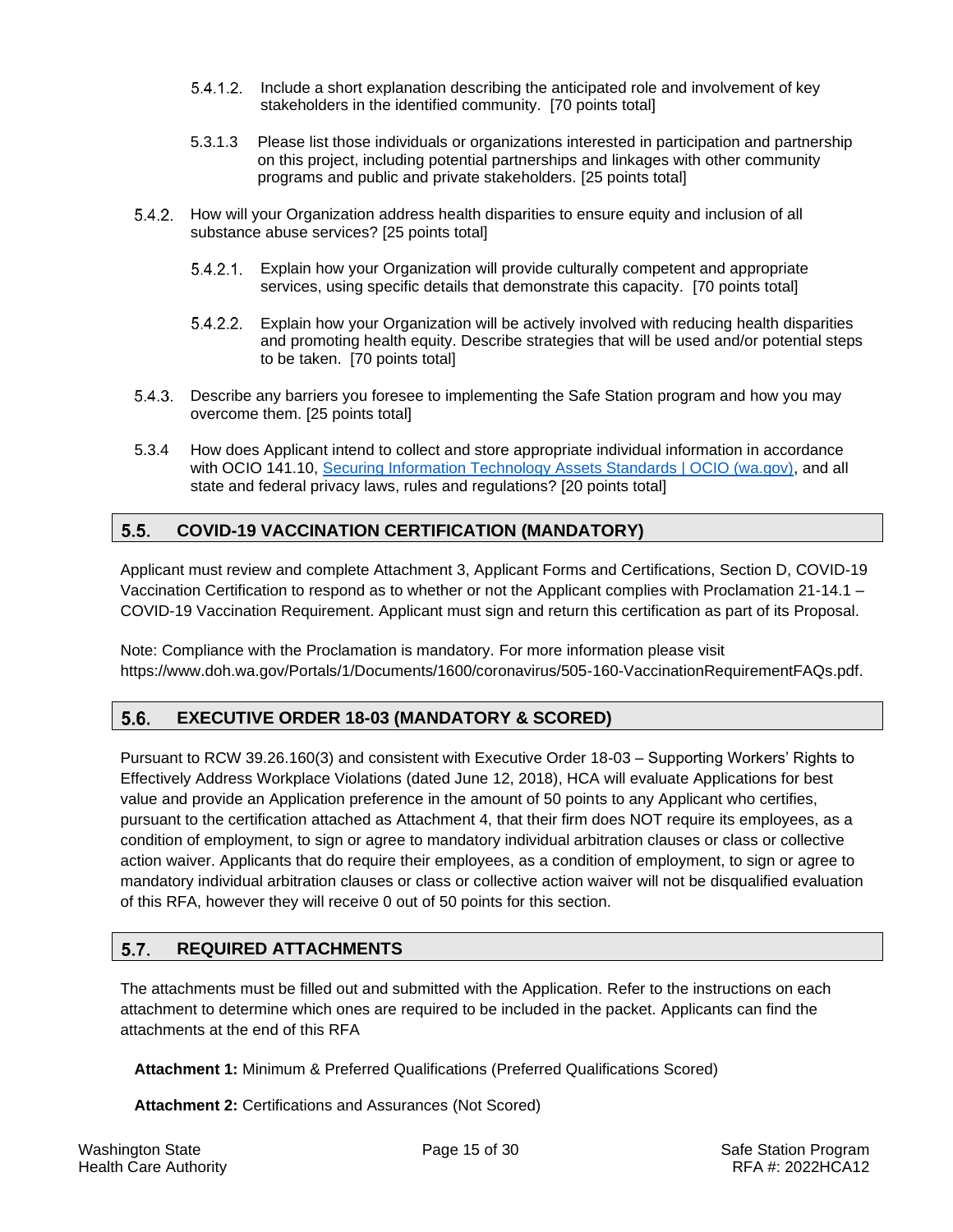**Attachment 3:** Covid-19 Vaccination Certification (Not Scored)

**Attachment 4:** Executive Order 18-03 (Scored)

#### <span id="page-15-0"></span> $5.8.$ **BONUS POINTS (OPTIONAL/SCORED) (based on region/risk/need/etc.)**

Applicants are eligible to receive up to 30 additional points for meeting certain needs or goals as follows:

5.8.1. Community Letters of Support - 15 points per letter, maximum of 30 points, 2 letters maximum. Applicant's letters of support should come from members/organizations in their community who assist individuals in that community with substance abuse disorders and recovery options.

# <span id="page-15-2"></span><span id="page-15-1"></span>**EVALUATION AND CONTRACT AWARD**

#### $6.1.$ **ACCEPTANCE PERIOD**

Applications must provide one hundred twenty (120) calendar days for acceptance by HCA from the due date for receipt of Applications.

#### <span id="page-15-3"></span> $6.2.$ **MOST FAVORABLE TERMS**

HCA reserves the right to make an award without further discussion of the Application submitted. Therefore, the Application should be submitted initially on the most favorable terms which the Applicant can propose. HCA reserve the right to contact an Applicant for clarification of its Application.

#### <span id="page-15-4"></span> $6.3.$ **EVALUATION PROCEDURE**

## 6.3.1. Administrative Review

All Applications received by the stated deadline in Section 2.2, Estimated Schedule of Procurement Activities, will be reviewed by the RFA Coordinator to ensure that the Applications contain all of the required information requested in the RFA. Only responsive Applications which meet the requirements will be evaluated by the evaluation team. Any Applicant who does not meet the stated qualifications or any Application that does not contain all of the required information will be rejected as non-responsive.

The RFA Coordinator may, at their sole discretion, contact the Applicant for clarification of any portion of the Applicant's Application. Applicants should take every precaution to ensure that all answers are clear, complete, and directly address the specific requirement.

HCA also reserves the right at its sole discretion to waive minor administrative irregularities.

### 6.3.2. Responsiveness

Responsive Applications will be evaluated strictly in accordance with the requirements stated in this RFA and any addenda issued. The evaluation of Applications will be accomplished by an evaluation team(s), to be designated by HCA, which will determine the ranking of the Applications. Evaluations will only be based upon information provided in the Applicant's Application.

Applications that have passed Administrative Review will be reviewed and scored by an evaluation team using a weighted scoring system, Section [6.4,](#page-16-0) *Evaluation Weighting and Scoring*. Applications will be evaluated strictly in accordance with the requirements set forth in this RFA and any addenda issued.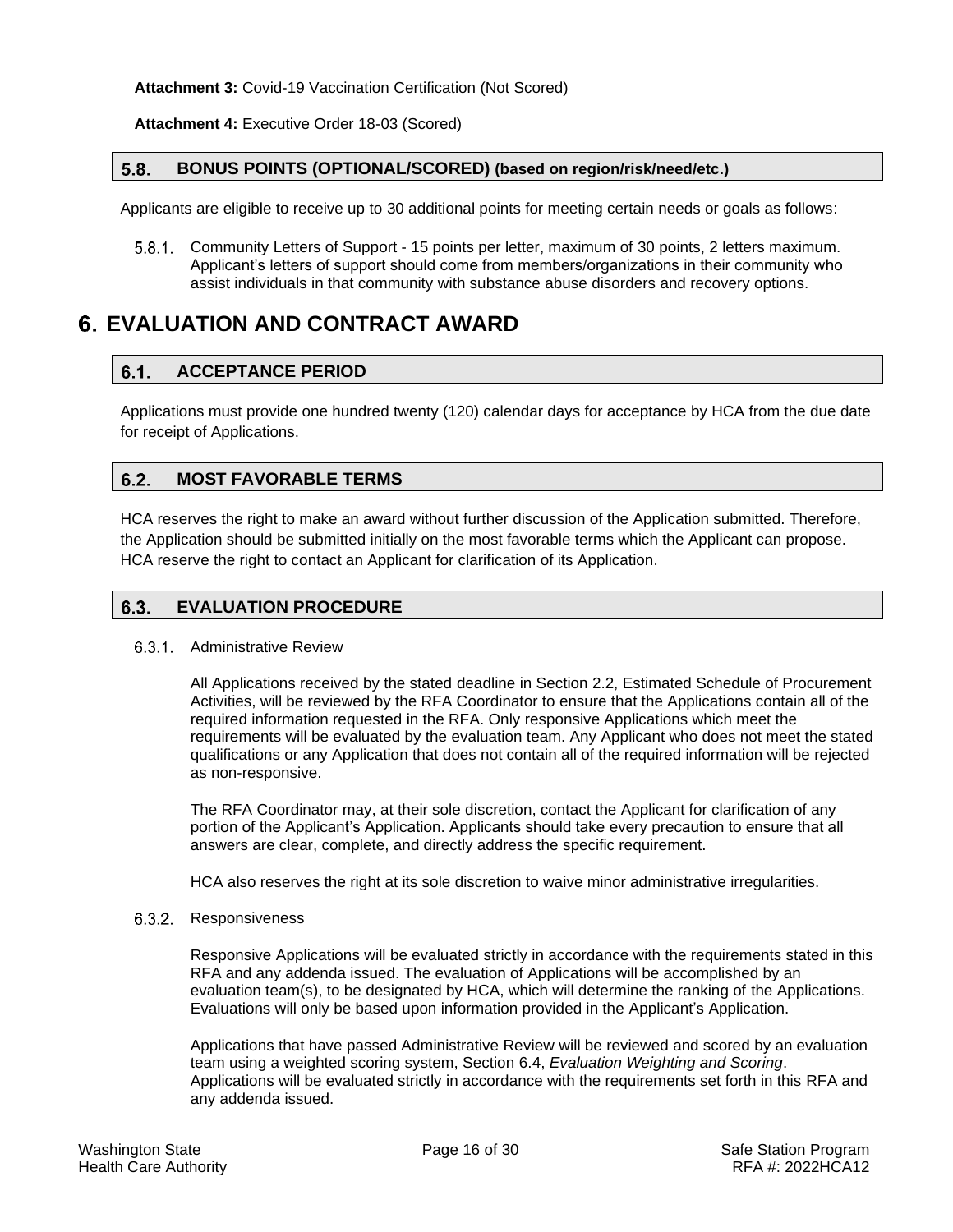### <span id="page-16-0"></span>6.4. **EVALUATION WEIGHTING AND SCORING**

HCA reserves the right to award the contract to the Applicant whose Application is deemed to be in the best interest of HCA and the state of Washington.

A. Weighting and Total Score

Applicant's final score will be based on the following table:

| <b>SECTION #</b> | <b>SCORED APPLICATION CONTENTS</b>   | <b>MAXIMUM POINTS POSSIBLE</b> |
|------------------|--------------------------------------|--------------------------------|
| 5.1              | <b>Preferred Qualifications</b>      | 100 points maximum             |
| 5.2              | Cost Proposal                        | points maximum<br>100          |
| 5.3              | <b>Program Narrative</b>             | points maximum<br>400          |
| 5.4              | <b>Project Description</b>           | points maximum<br>400          |
| 5.6              | Executive Order 18-03                | points maximum<br>50           |
| 5.8              | <b>Community Letters of Support</b>  | points maximum<br>30           |
|                  | <b>TOTAL MAXIMUM POINTS POSSIBLE</b> | 1,080                          |

For purposes of evaluating and scoring Sections 5.3, Program Narrative, and 5.4, Project Description, points will be assigned to each question based on the average of all evaluation team members scores for the question (0-10) as identified in the scoring methodology in section D, below. The averaged scores will be multiplied by the assigned weights. Individual question scores will then be combined to result in the Applicant's total weighted score. Any point calculations that result in decimal points will be rounded to the nearest whole number.

B. Scoring of Preferred Qualifications in Section 5.1

Evaluators will score Section 5.1 based on Applicant's responses to questions 3 and 4 in Attachment 1. If Applicant answers "Yes" to a question about a preferred qualification, Applicant will receive 50 points (total of 100 points).

C. Scoring Methodology of the Cost Proposal in 5.2

Points for each cost category in Exhibit B of the Cost Proposal (see Section 5.2) will be awarded according to the following formula. Any point calculations that result in decimal points will be rounded to the nearest whole number.

| <b>Lowest Cost Proposal</b><br>Element      |   | Cost Proposal<br>Maximum           |     | Applicant's Cost Proposal |
|---------------------------------------------|---|------------------------------------|-----|---------------------------|
| Applicant's Cost<br><b>Proposal Element</b> | x | Available<br>Points Per<br>Element | $=$ | <b>Points</b>             |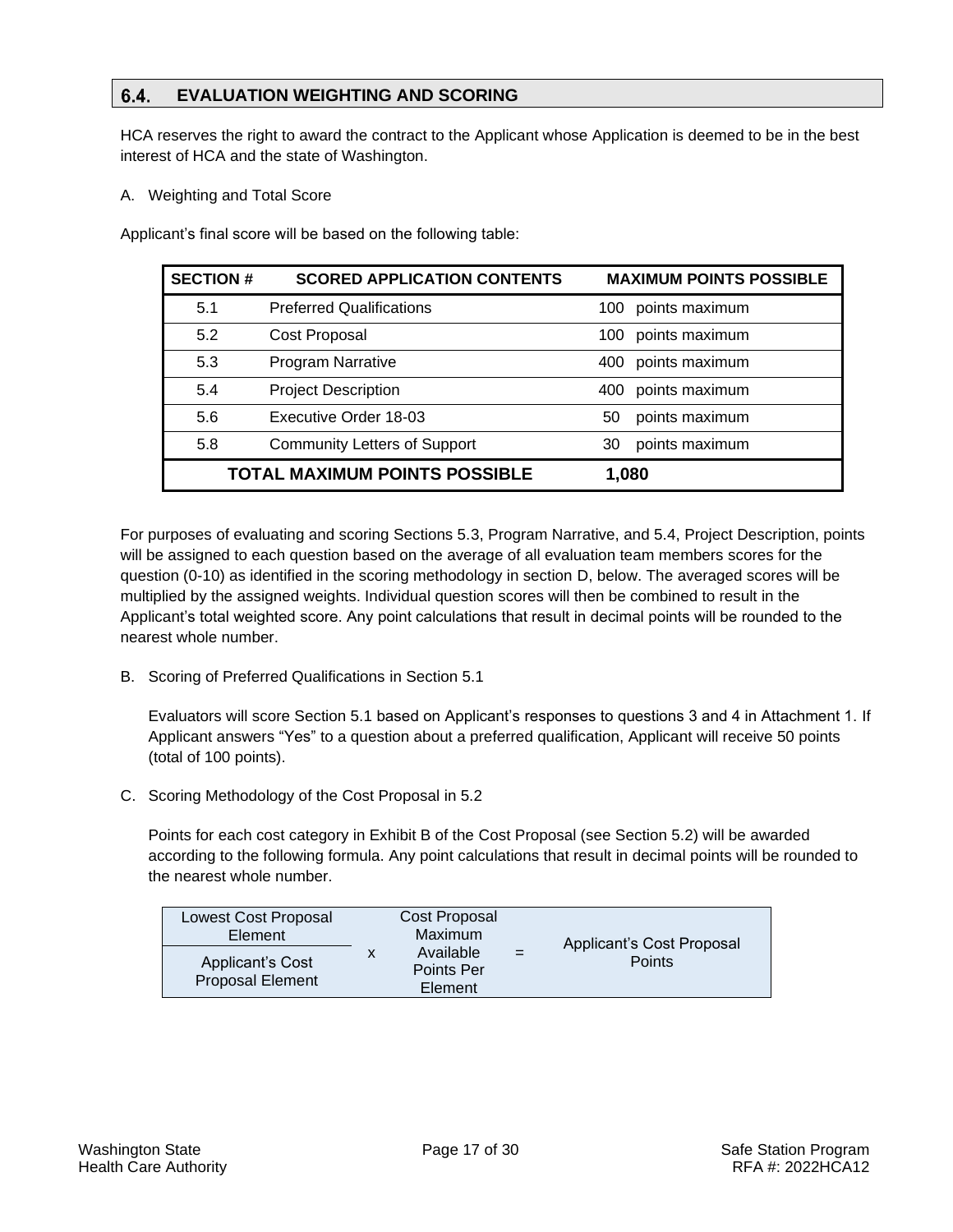D. Scoring Methodology for Sections 5.3 and 5.4

Evaluators will score Sections 5.3, Program Narrative, and 5.4, Project Description, using the following (0-10) scoring methodology:

| <b>Scoring Methodology</b> |                                            |                                                                                                                                                                                                                          |  |  |
|----------------------------|--------------------------------------------|--------------------------------------------------------------------------------------------------------------------------------------------------------------------------------------------------------------------------|--|--|
| <b>Score</b>               | <b>Description</b>                         | <b>Scoring Criteria</b>                                                                                                                                                                                                  |  |  |
| 10                         | <b>Far Exceeds Requirements</b>            | The Applicant has provided an innovative, detailed,<br>and thorough response to the requirement, and<br>clearly demonstrates a high level of experience with,<br>or understanding of the requirement.                    |  |  |
| $\overline{7}$             | <b>Exceeds Requirements</b>                | The Applicant has demonstrated an above-average<br>capability, approach, or solution and has provided a<br>complete description of the capability, approach, or<br>solution.                                             |  |  |
| 5                          | <b>Meets Requirements</b>                  | The Applicant has an acceptable capability of<br>solution to meet this criterion and has described its<br>approach in sufficient detail to be considered "as<br>substantially meeting the requirements".                 |  |  |
| 3                          | <b>Below Requirements</b>                  | The Applicant has established some capability to<br>perform the requirement but descriptions regarding<br>their approach are not sufficient to demonstrate the<br>Applicant will be fully able to meet the requirements. |  |  |
| 1                          | <b>Substantially Below</b><br>Requirements | The Applicant has not established the capability to<br>perform the requirement, has marginally described<br>its approach, or has simply restated the<br>requirement.                                                     |  |  |
| $\Omega$                   | No Value                                   | The Applicant does not address any component of<br>the requirement or no information was provided.                                                                                                                       |  |  |

E. Scoring of Executive Order 18-03

Pursuant to RCW 39.26.160(3) and consistent with Executive Order 18-03 – Supporting Workers' Rights to Effectively Address Workplace Violations (dated June 12, 2018), HCA will evaluate bids for best value and provide a bid preference in the amount of 50 points to any Applicant who certifies, pursuant to the certification attached as Attachment 3, that their firm does NOT require its employees, as a condition of employment, to sign or agree to mandatory individual arbitration clauses or class or collective action waiver. Applicants that do require their employees, as a condition of employment, to sign or agree to mandatory individual arbitration clauses or class or collective action waiver will not be disqualified evaluation of this RFA, however they will receive 0 out of 50 points for this section.

F. Scoring of Community Letters of Support

An Applicant will receive 15 points for each letter they submit with their application (total of two max for 30 points total). Evaluators will give an Applicant 15 points for a letter, if Evaluators determine that the letter is authentic and relevant to this RFA.

### <span id="page-17-0"></span> $6.5.$ **RFA NOTIFICATION TO APPLICANTS**

HCA will notify the ASA(s) of their selection in writing upon completion of the evaluation process. Unsuccessful will be notified separately in writing.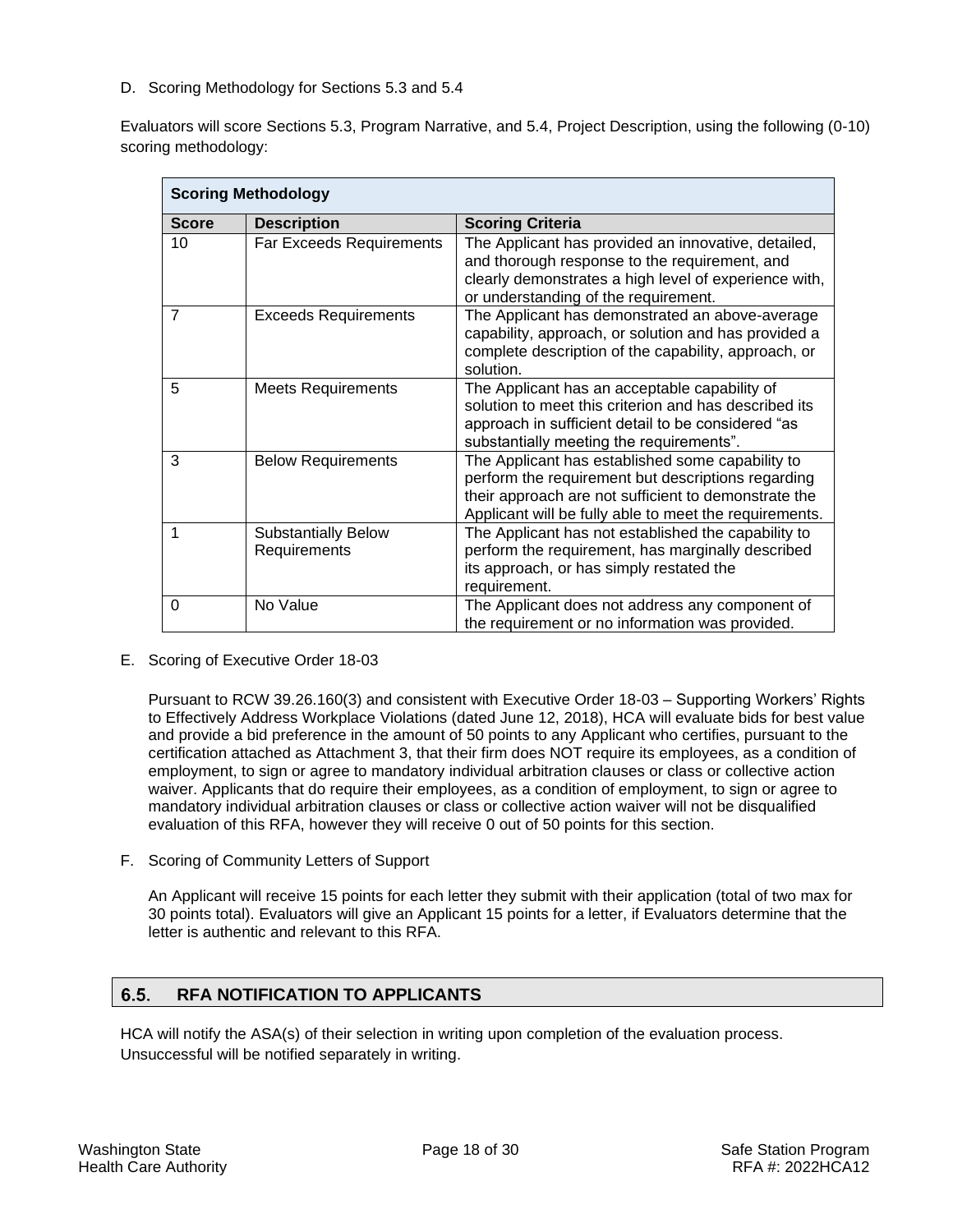### <span id="page-18-0"></span> $6.6.$ **DEBRIEFING OF UNSUCCESSFUL APPLICANTS**

Any Applicant who submitted an Application and has been notified that it was not selected for contract award may request a debriefing. The request for a debriefing conference must be received by the RFA Coordinator no later than 5:00 p.m., local time, in Olympia, Washington, within three business days after the Unsuccessful Applicant Notification is e-mailed to the Applicant. The debriefing will be held within three business days of the request, or as schedules allow.

Discussion at the debriefing conference will be limited to the following:

- Evaluation and scoring of the Applicant's Application;
- 6.6.2. Critique of the Application based on the evaluation; and
- 6.6.3. Review of the Applicant's final score in comparison with other final scores without identifying the other Applicants.

Topics an Applicant could have raised as part of the complaint process (Section 6.7) cannot be discussed as part of the debriefing conference, even if the Applicant did not submit a complaint.

Comparisons between Applications, or evaluations of the other Applications will not be allowed. Debriefing conferences may be conducted in person or on the telephone and will be scheduled for a maximum of thirty (30) minutes.

#### <span id="page-18-1"></span> $6.7.$ **COMPLAINT PROCESS**

- Vendors may submit a complaint to HCA based on any of the following:
	- 6.7.1.1. The RFA unnecessarily restricts competition;
	- 6.7.1.2. The RFA evaluation or scoring process is unfair or unclear; or
	- 6.7.1.3. The RFA requirements are inadequate or insufficient to prepare a response.
- 6.7.2. A complaint must be submitted to HCA prior to five business days before the bid response deadline. The complaint must:
	- 6.7.2.1. Be in writing;
	- 6.7.2.2. Be sent to the RFA Coordinator in a timely manner;
	- 6.7.2.3. Clearly articulate the basis for the complaint; and
	- 6.7.2.4. Include a proposed remedy.

The RFA Coordinator will respond to the complaint in writing. The response to the complaint and any changes to the RFA will be posted on WEBS. The Director of HCA will be notified of all complaints and will be provided a copy of HCA's response. An Applicant or potential Applicant cannot raise during a bid protest any issue that the Applicant or potential Applicant raised in a complaint. HCA's action or inaction in response to a complaint will be final. There will be no appeal process.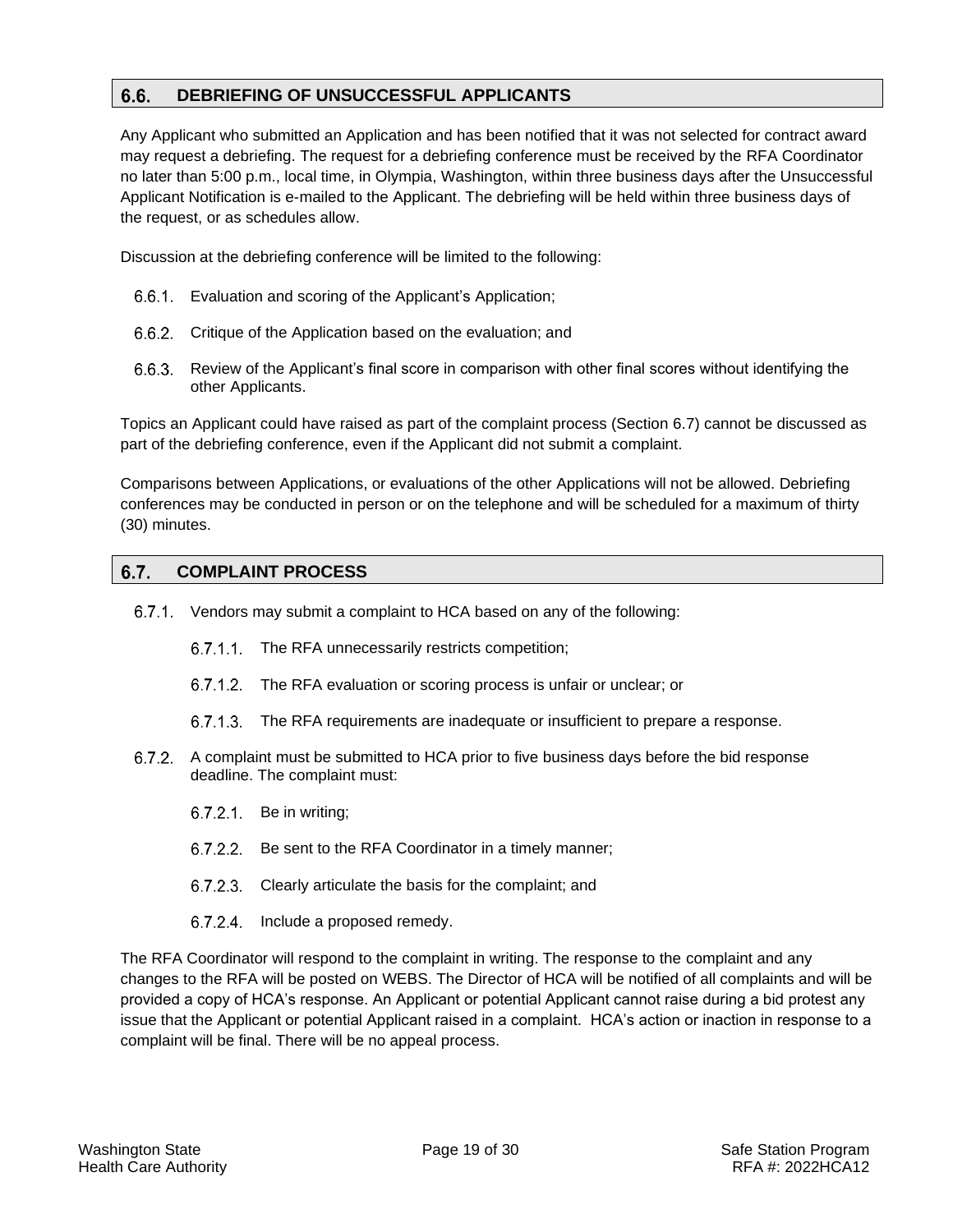### <span id="page-19-0"></span> $6.8.$ **PROTEST PROCEDURE**

A protest may be made only by Applicant who submitted a response to this RFA and who have participated in a debriefing conference. Upon completing the debriefing conference, the Applicant is allowed five (5) Business Days to file a protest. Protests must be received by the Contracts Administrator no later than 4:30 p.m., Pacific Time, on the fifth Business Day following the Applicant's debriefing. Protests must be submitted by e-mail to ensure timely receipt.

Consistent with RCW 39.26.030, proposal submissions and proposal evaluations will be available for public inspection following the announcement of ASA(s). If requested by an Applicant who received a debriefing pursuant to Section 6.6**Error! Reference source not found.**, the protest period will not conclude before the requestor has been provided with the applicable proposal submissions and proposal evaluations and provided five (5) Business Days to review the same. Applicant is responsible for notifying the RFA Coordinator of any such public disclosure requests so the timeline can be adjusted accordingly.

Applicants protesting this RFA must follow the procedures described below. Protests that do not follow these procedures will not be considered. This protest procedure constitutes the sole administrative remedy available to Applicants under this RFA.

- 6.8.1. All protests must be in writing, addressed to the Contracts Administrator, and signed by the protesting party or an authorized agent. The protest must state (1) the RFA number, (2) the grounds for the protest with specific facts, (3) complete statements of the action(s) being protested, and (4) the relief or corrective action being requested. Protests must be emailed to [contracts@hca.wa.gov](mailto:contracts@hca.wa.gov) with the following subject line: "RFA # Protest – [Applicant Name]"
- 6.8.2. Only protests alleging an issue of fact concerning the following subjects will be considered:
	- 6.8.2.1. A matter of bias, discrimination, or conflict of interest on the part of an evaluator;
		- 6.8.2.1.1. Errors in computing the score; or
		- 6.8.2.1.2. Non-compliance with procedures described in the RFA, HCA's protest process, or Department of Enterprise Services (DES) policy requirements (POL-DES-170-00).

Protests based on anything other than those items listed above will not be considered. Protests will be rejected as without merit to the extent they address issues such as: 1) an evaluator's professional judgment on the quality of a proposal; or 2) HCA's assessment of its own needs or requirements.

- 6.8.3. Upon receipt of a protest, HCA will undertake a protest review. The HCA Director, or an HCA employee delegated by the HCA Director who is a neutral party with no involvement in the evaluation and award process (Protest Officer), will review and respond to the protest. If the HCA Director delegates the protest review to an HCA employee, the Director nonetheless reserves the right to make the final agency decision on the protest. The Protest Officer will have the right to seek additional information regarding the procurement from sources they deem appropriate in order to fully consider the protest.
- 6.8.4. If HCA determines in its sole discretion that a protest from one Applicant may affect the interests of another Applicant, then HCA may invite such Applicant to submit its views and any relevant information on the protest to the Protest Officer. In such a situation, the protest materials submitted by each Applicant will be made available to all other Applicants upon request.
- The Protest Officer will issue a written protest response no more than ten (10) Business Days after receipt of the protest, unless additional time is needed, in which case HCA will notify the protesting Applicant in writing. The Protest Officer's decision is final, unless the HCA Director exercises their right to make the final agency decision on the protest. There will be no appeal process.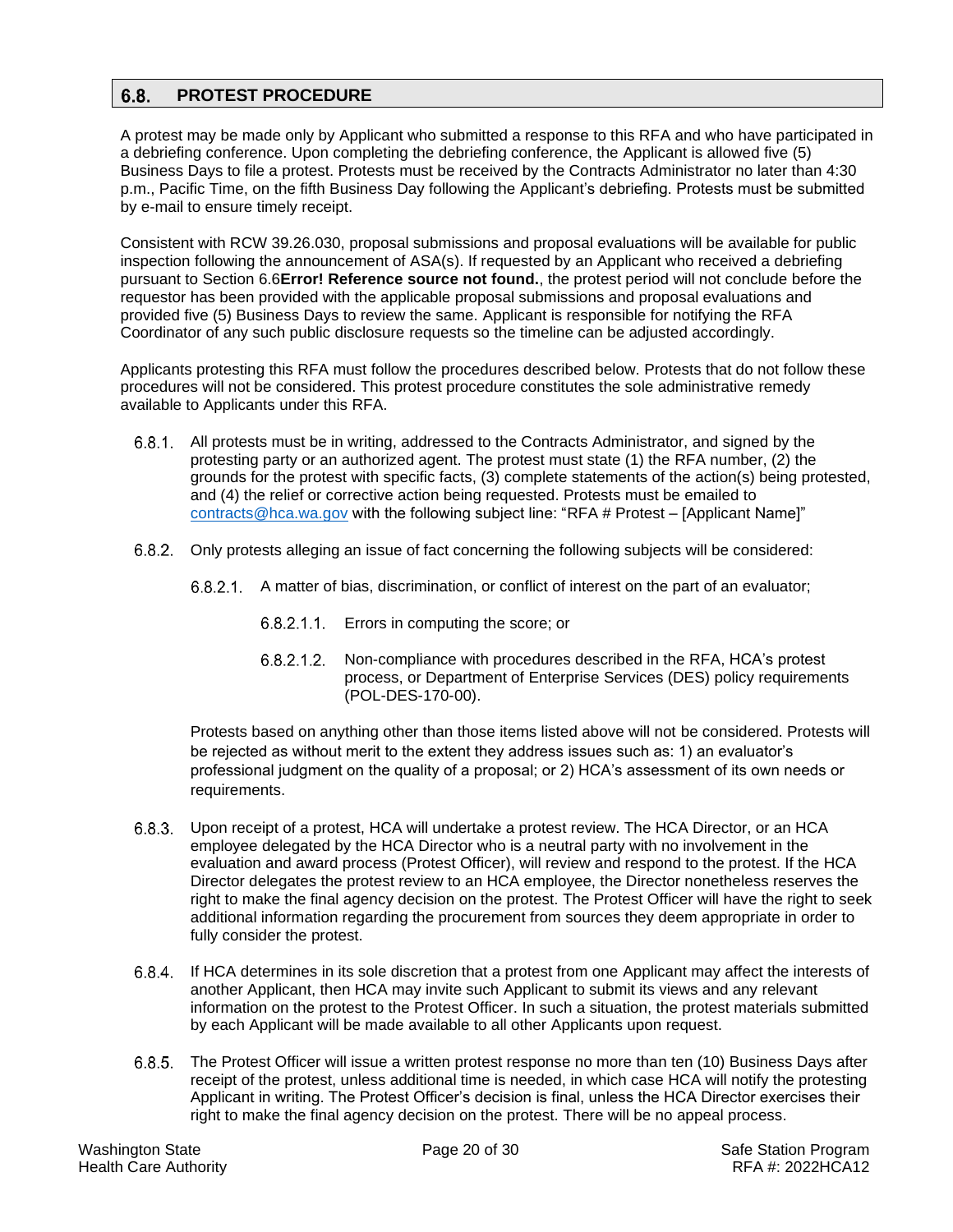- 6.8.6. The final determination of the protest will:
	- 6.8.6.1. Find the protest lacking in merit and uphold HCA's action; or
		- Find only technical or harmless errors in HCA's acquisition process and  $6.8.6.1.1.$ determine HCA to be in substantial compliance and reject the protest; or
		- $6.8.6.1.2.$ Find merit in the protest and provide options to the HCA Director, which may include:
			- Correct the errors and re-evaluate all proposals; or
			- 2) Issue a new solicitation document and begin a new process; or
			- $3)$ Make other findings and determine other courses of action as appropriate.

If the protest is not successful, HCA will enter into a contract with the ASA(s), assuming the parties reach agreement on the contract's terms.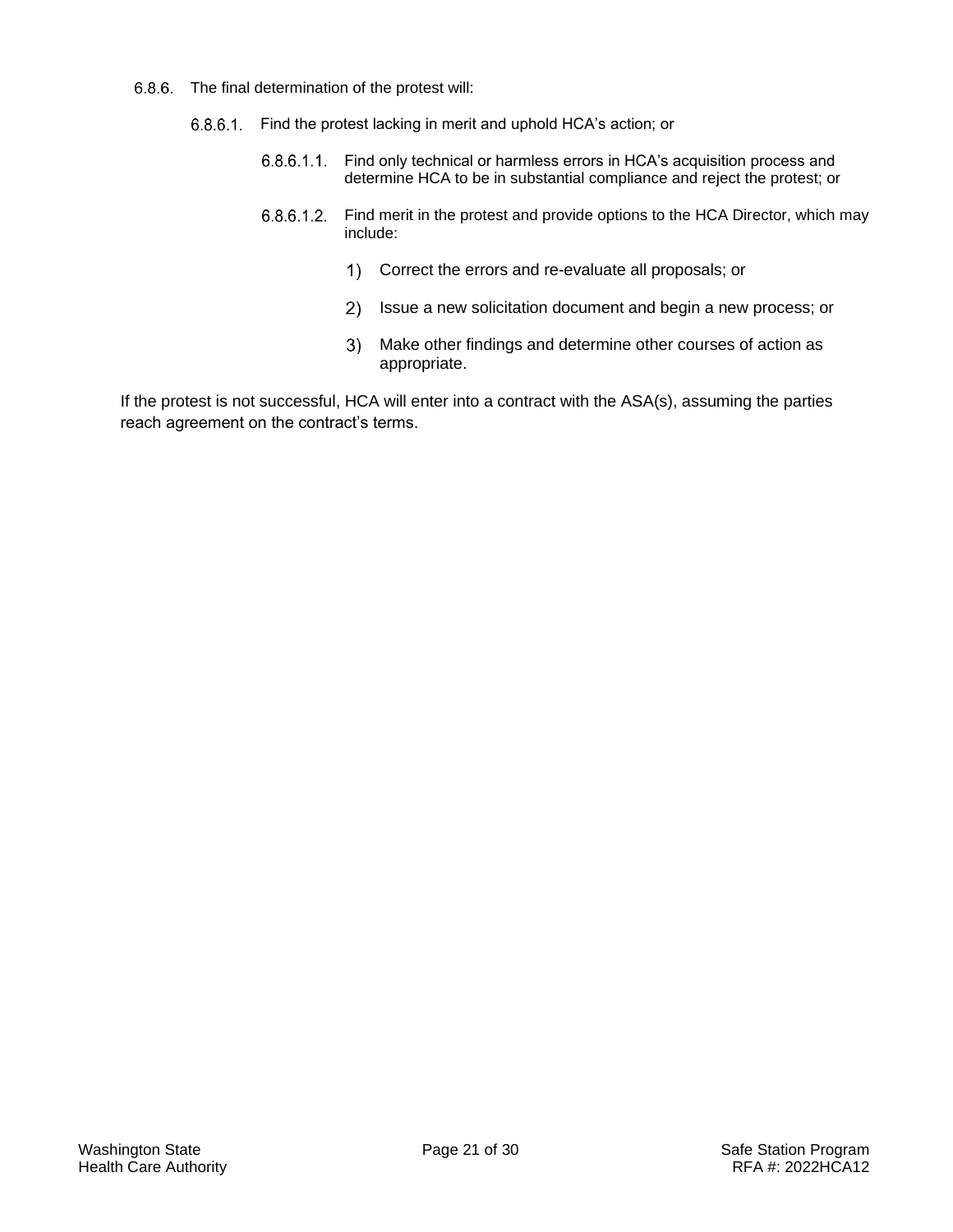## **ATTACHMENT 1 – Minimum & Preferred Qualifications**

<span id="page-21-0"></span>Applicant must attest that they meet all of the following requirements by following instructions below and including with Application packet.

The following are the minimum and preferred qualifications for Applicants. Applicants must be able to answer **"YES"** to **ALL** of the following minimum qualifications listed below (Questions 1-2) to pass and to move forward to the Application evaluation process. Applicant may answer "**NO**" to any preferred qualifications listed below (questions with options to answer "**YES**" or "**NO**"; Questions 3-4)

Check or click in the box if your organization qualifies.

**1)** Licensed to do business in the state of Washington or provide a commitment that it will become licensed in Washington State within 30 calendar days of being selected as an Apparent Successful Applicant. (Minimum Qualification)

# **YES** □

**2)** A fire department located within Washington State that: (1) operates on a 24-hour basis, seven days a week; (2) can provide medical screening and assessments, either directly or through subcontracts, to individuals who visit or seek assistance for matters relating to substance use disorders; and (3) has a means of transportation to transport individuals to a hospital or medical facility. (Minimum Qualification)

# **YES** ☐

**3)** Are you a Behavioral Health Agency licensed by the Washington State Department of Health? (Preferred Qualification and not a Minimum Qualification) [50 Points]



**4)** Are you a fire department that can deploy a mobile response unit that responds to requests for assistance in community-based locations? (Preferred Qualification and not a Minimum Qualification) [50 Points]

 **YES** ☐ **NO** ☐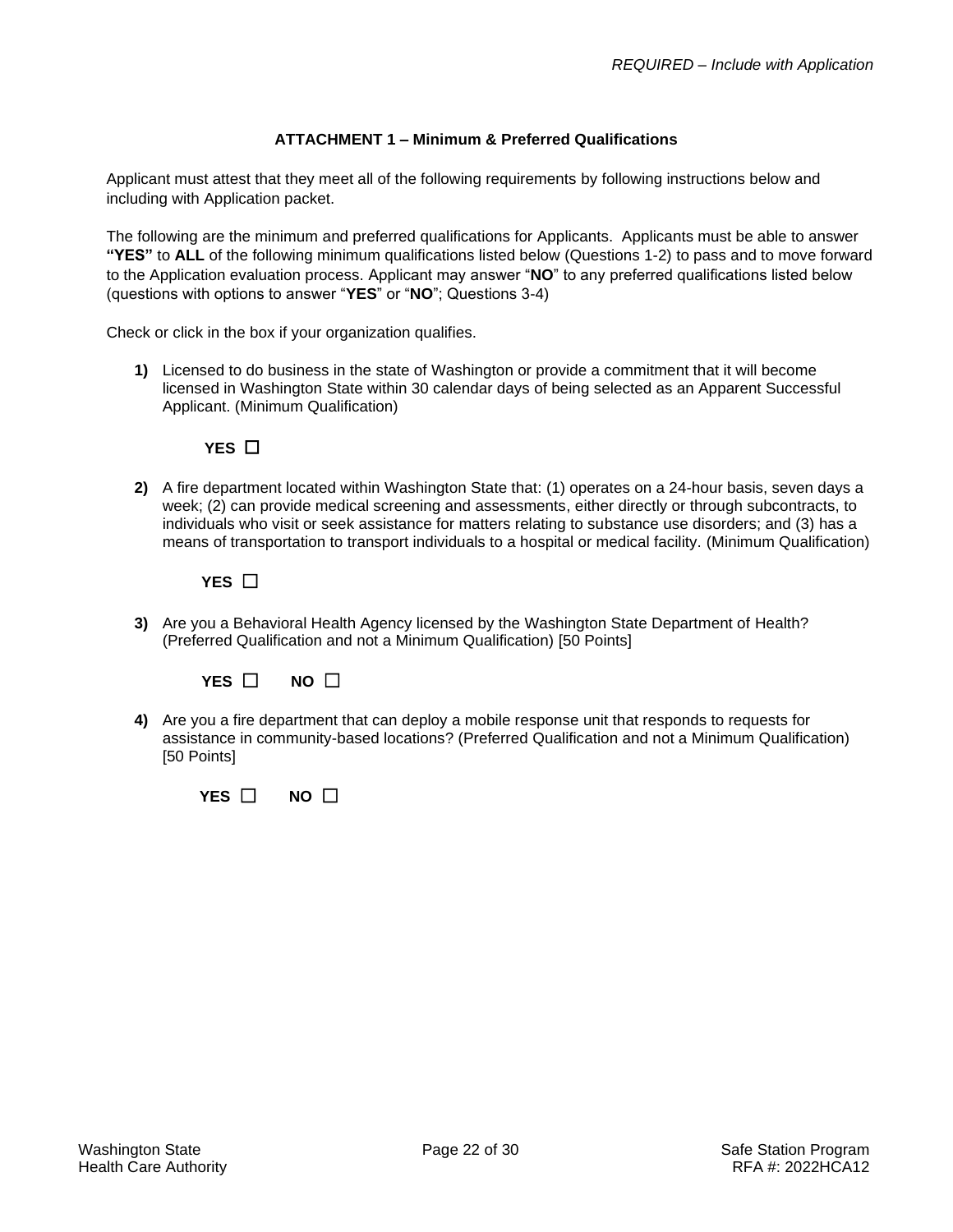# **ATTACHMENT 2 – Certifications and Assurances**

# <span id="page-22-0"></span>**A. APPLICANT PROFILE & SUBMITTAL FORM**

## **1. COMPANY INFORMATION:**

|     | Firm Legal Name*        |  |
|-----|-------------------------|--|
|     | DBA (if any)            |  |
|     | <b>Street Address</b>   |  |
| (a) | <b>Mailing Address:</b> |  |
|     | Delivery Address        |  |
|     | City, State, ZIP        |  |

**\*Firm Legal Name**: HCA requires the legal name of your company as it is registered in the state of Washington or the state in which your company was registered. Enclose proof of the legal name of your company from the Secretary of State's Office, Washington State Business Licensing Service [\(http://bls.dor.wa.gov/\)](http://bls.dor.wa.gov/) or your state equivalent if not a Washington business.

|     | <b>Telephone Number</b> |         |            |  |
|-----|-------------------------|---------|------------|--|
|     | Area Code:              | Number: | Extension: |  |
| (b) | <b>Toll Free Number</b> |         |            |  |
|     | Area Code:              | Number: | Extension: |  |
|     |                         |         |            |  |

|     | Email A |
|-----|---------|
| (C) |         |
|     |         |

| (d) | Provide a list identifying which parties of the organization have the authority to sign<br>contracts/amendments on behalf of the firm. |
|-----|----------------------------------------------------------------------------------------------------------------------------------------|
|     |                                                                                                                                        |

| (e) | Names, addresses, e-mail addresses and telephone numbers of the sole proprietor, partners, or<br>principal officers as appropriate to the organization. |
|-----|---------------------------------------------------------------------------------------------------------------------------------------------------------|
|     | Name & Title:                                                                                                                                           |
|     | Address:                                                                                                                                                |
|     | Email Address:                                                                                                                                          |
|     | <b>Telephone Number</b>                                                                                                                                 |

| (f)              | above         | Primary Contact Person for Questions/Contract Negotiations, including address if different than |  |                      |  |
|------------------|---------------|-------------------------------------------------------------------------------------------------|--|----------------------|--|
|                  | Name & Title: |                                                                                                 |  |                      |  |
|                  | Address:      |                                                                                                 |  |                      |  |
| Washington State |               | Page 23 of 30                                                                                   |  | Safe Station Program |  |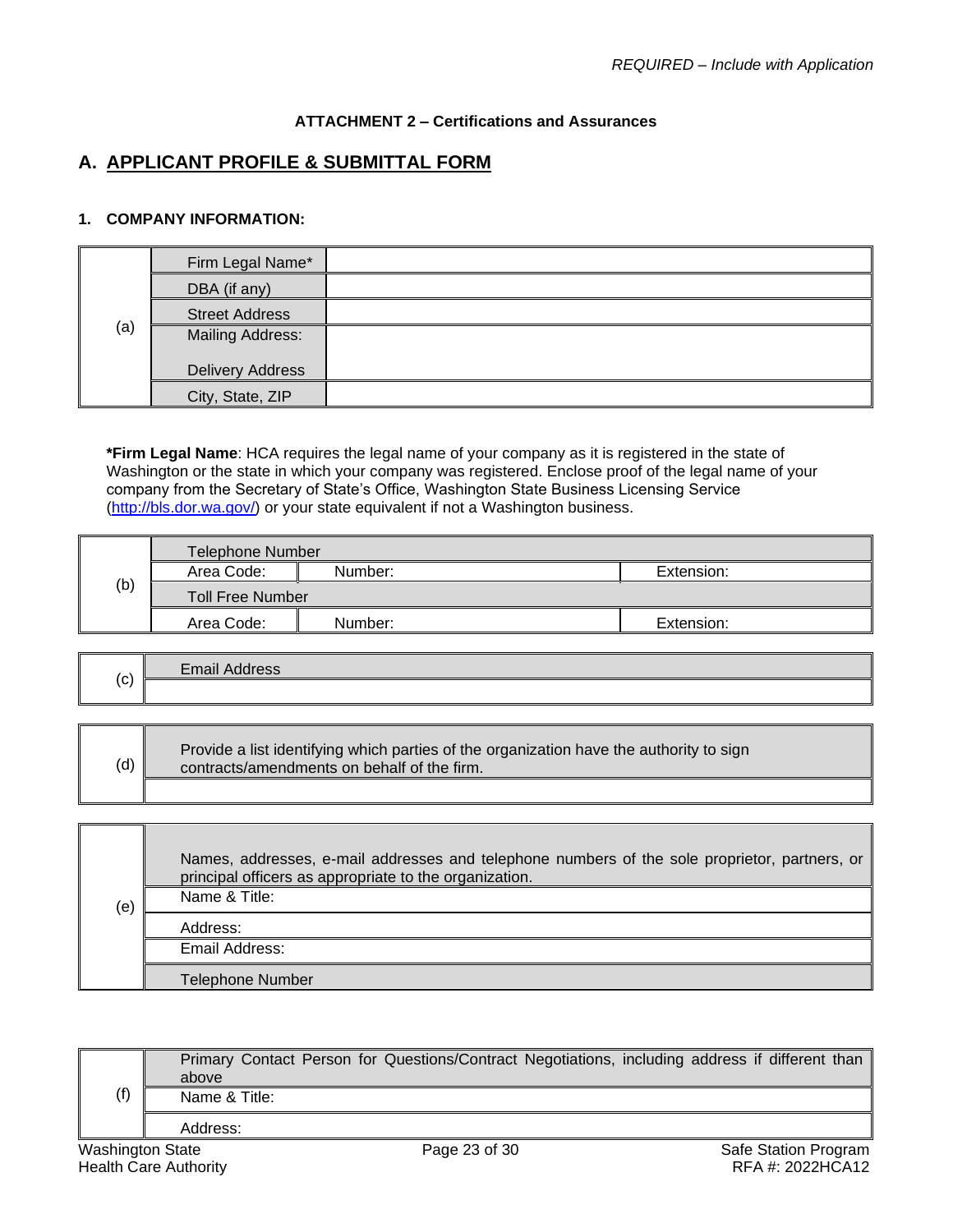| Email Address: |                                     |            |  |  |
|----------------|-------------------------------------|------------|--|--|
|                | Telephone Number for Contact Person |            |  |  |
| Area Code:     | Number:                             | Extension: |  |  |

**Click in checkbox to select**

|     | Legal Status | Partnership          | Corporation                | LLC       |
|-----|--------------|----------------------|----------------------------|-----------|
| (g) |              | Government           | $\Box$ Sole Proprietorship | . Other** |
|     |              | $\Box$ S-Corporation | Non-Profit (501c3)*        |           |

\*Organizations claiming status under Section 501(c)(3) of the Internal revenue code must provide a copy of the determination letter that recognizes that status.

\*\*If Other was selected, describe Applicant's Legal Status.

|  | <br>(h) | divestiture<br>or<br>$\cdot$ urronth $\cdot$<br>.<br>$ -$<br>`nınc<br>aer<br>lolan i<br>estiture<br>ın<br>Dľ<br>oivea<br>mer<br>.rivr<br>עו<br>. . | ١N<br>$\overline{\phantom{a}}$<br>$\mathbf{v}$ |
|--|---------|----------------------------------------------------------------------------------------------------------------------------------------------------|------------------------------------------------|
|--|---------|----------------------------------------------------------------------------------------------------------------------------------------------------|------------------------------------------------|

Include a statement of the likelihood of merger, acquisition, or restructuring in the next 5 years.

| $\cdots$<br>Ð |
|---------------|
|---------------|

Applicant must be licensed in the state of Washington within 30 calendar days of notification of being selected as an Apparently Successful Applicant. If no current UBI affirm that your organization will obtain a business license within this timeline.

 $\Box$ YES  $\Box$ NO

If the State of Washington has exempted your business from state licensing, submit proof of that exemption.

|          | -                   | __ | $-0.000$       |
|----------|---------------------|----|----------------|
| $\cdots$ | ederal              | ax | Identification |
| (j)      | Number <sup>*</sup> |    |                |

\*Business tax identification numbers only. Do not provide any personal information.

| (k) | Identifier<br>Entity<br>issued by<br>Unique |  |
|-----|---------------------------------------------|--|
|     | SAM.gov                                     |  |

| (1) | <b>Subcontractor</b> |                                      |
|-----|----------------------|--------------------------------------|
|     | $\epsilon$<br>C      | $\square$ NO<br>mvr o<br>ີ<br>-<br>_ |

If yes, complete and provide an information sheet for each Subcontractor, providing information for items 1(a) – 1(l) shown above.

The substitution of one Subcontractor for another may be made only at the discretion and prior written approval of HCA. The contractor is liable and responsible for all Subcontractor work.

# **2. FEDERAL & STATE DEBARMENT CERTIFICATION**

|                  | Is the Applicant, including any of its officers or holder of controlling interest; or |                      |                   |
|------------------|---------------------------------------------------------------------------------------|----------------------|-------------------|
|                  | proposed Subcontractors presently or been previously debarred, suspended, proposed    | $\Box$ YES           | $\Box$ N $\Omega$ |
| Washington State | Page 24 of 30                                                                         | Safe Station Program |                   |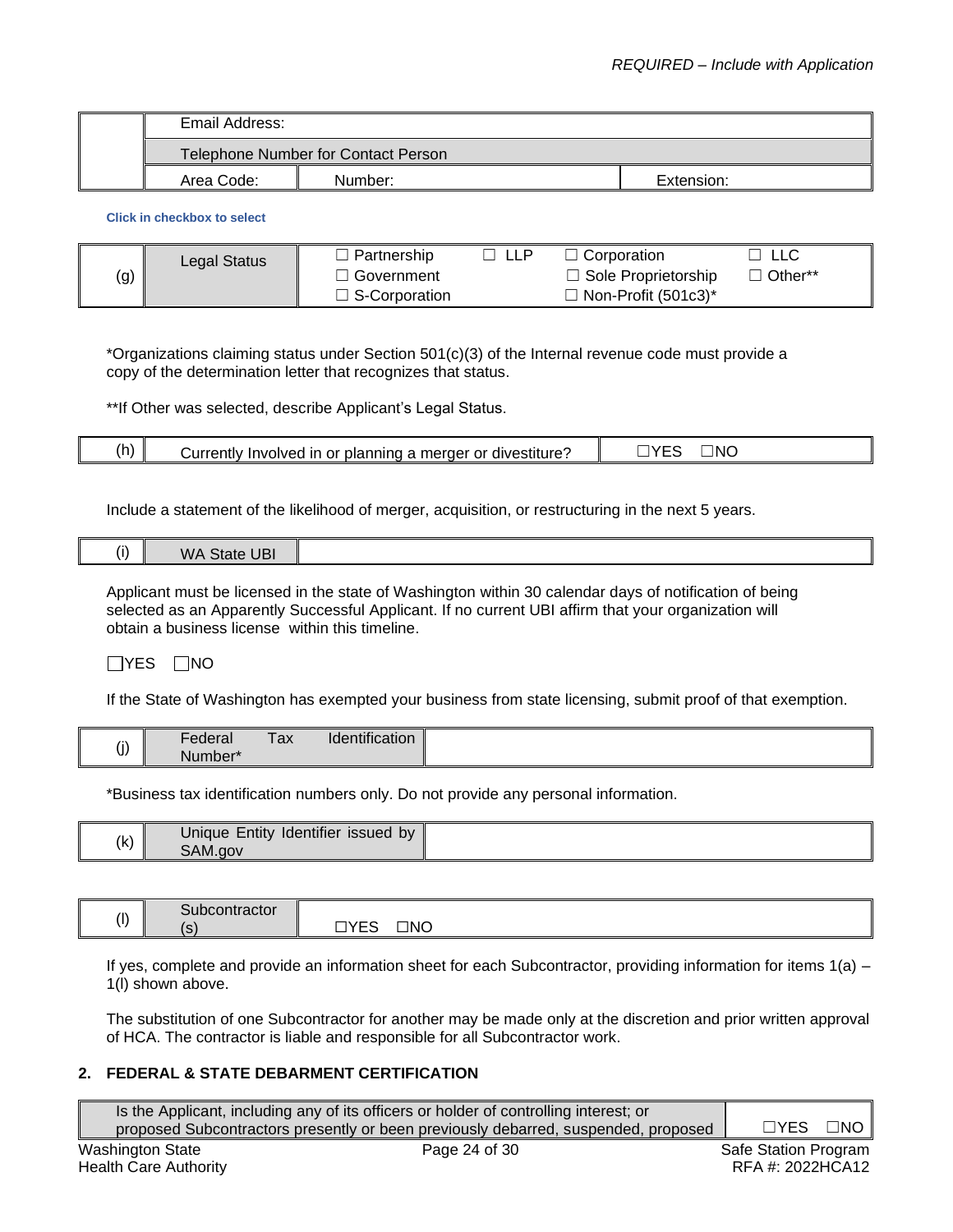| for debarment, declared ineligible, or voluntarily excluded from participation in any |  |
|---------------------------------------------------------------------------------------|--|
| federal or state contracts or grants by any federal or state department or agency?    |  |

| Is the Applicant, including any of its officers or holder of controlling interest; or |      |                  |
|---------------------------------------------------------------------------------------|------|------------------|
| proposed Subcontractors presently or been previously debarred, suspended, proposed    |      |                  |
| for debarment, declared ineligible, or voluntarily excluded from participation in any |      |                  |
| federal or state contracts or grants by any federal or state department or agency?    | □YES | $\neg$ NO $\neg$ |

### **3. MINIMUM QUALIFICATIONS**

| Applicant confirms they meet all the minimum requirements specified in Section 2.3 |            |
|------------------------------------------------------------------------------------|------------|
| (MINIMUM QUALIFICATIONS) as a prerequisite to submitting a proposal in response    |            |
| to this solicitation.                                                              | $\Box$ YES |

*If an Applicant selects "yes" and it is verified later that the Applicant does not meet the Minimum Qualifications, the Applicant's proposal will be considered non-responsive.*

## **4. PROPRIETARY INFORMATION AND PUBLIC DISCLOSURE**

| Does Applicant's proposal contain any proprietary or confidential information? Is   |            |      |
|-------------------------------------------------------------------------------------|------------|------|
| Applicant claiming an exemption under chapter 42.56 RCW, the Public Records Act, or |            |      |
| other state or federal law that provides for nondisclosure of a record?             | $\Box$ YES | ⊟NO⊥ |

If yes, provide an indexed list, identifying location of proprietary information by document name, page number, and location on page where the proprietary information is in the response. Each page claimed to be exempt from disclosure must reference either (1) the specific basis claimed under Chapter [42.56 RCW,](http://apps.leg.wa.gov/rcw/default.aspx?cite=42.56) the Public Records Act, or (2) a statement of why the information is designated proprietary or exempt from disclosure. Additionally, each page claimed to be exempt from disclosure must be clearly identified by the word "Proprietary" printed on the lower right-hand corner of the page. Stating or marking the entire proposal or entire sections as proprietary will not be honored.

### **5. CERTIFICATIONS AND ASSURANCES**

Applicant makes the following certifications and assurances  $(5(a) - 5(i))$  as a required element of the proposal attached, understanding that the truthfulness of the facts affirmed here and the continuing compliance with these requirements are conditions precedent to the award or continuation of the related contract:

| (a)<br>Applicant's answers and statements made in the proposal are true and correct. |                                                                                               |  |
|--------------------------------------------------------------------------------------|-----------------------------------------------------------------------------------------------|--|
|                                                                                      |                                                                                               |  |
|                                                                                      | Applicant's prices and/or cost data have been determined independently, without consultation, |  |
| (b)                                                                                  | communication, or agreement with others for the purpose of restricting competition?           |  |

Applicant may join with other persons or organizations for the purpose of presenting a single proposal.

(c) Applicant's attached proposal is a firm offer for a period of 120 days from the due date for receipt of proposals, or up until the start date of the resulting contract, and it may be accepted by HCA without further negotiation (except where Applicant has identified exceptions to the Draft Contract (see 10(g) below) or where there is lack of certainty in key terms) at any time within this period.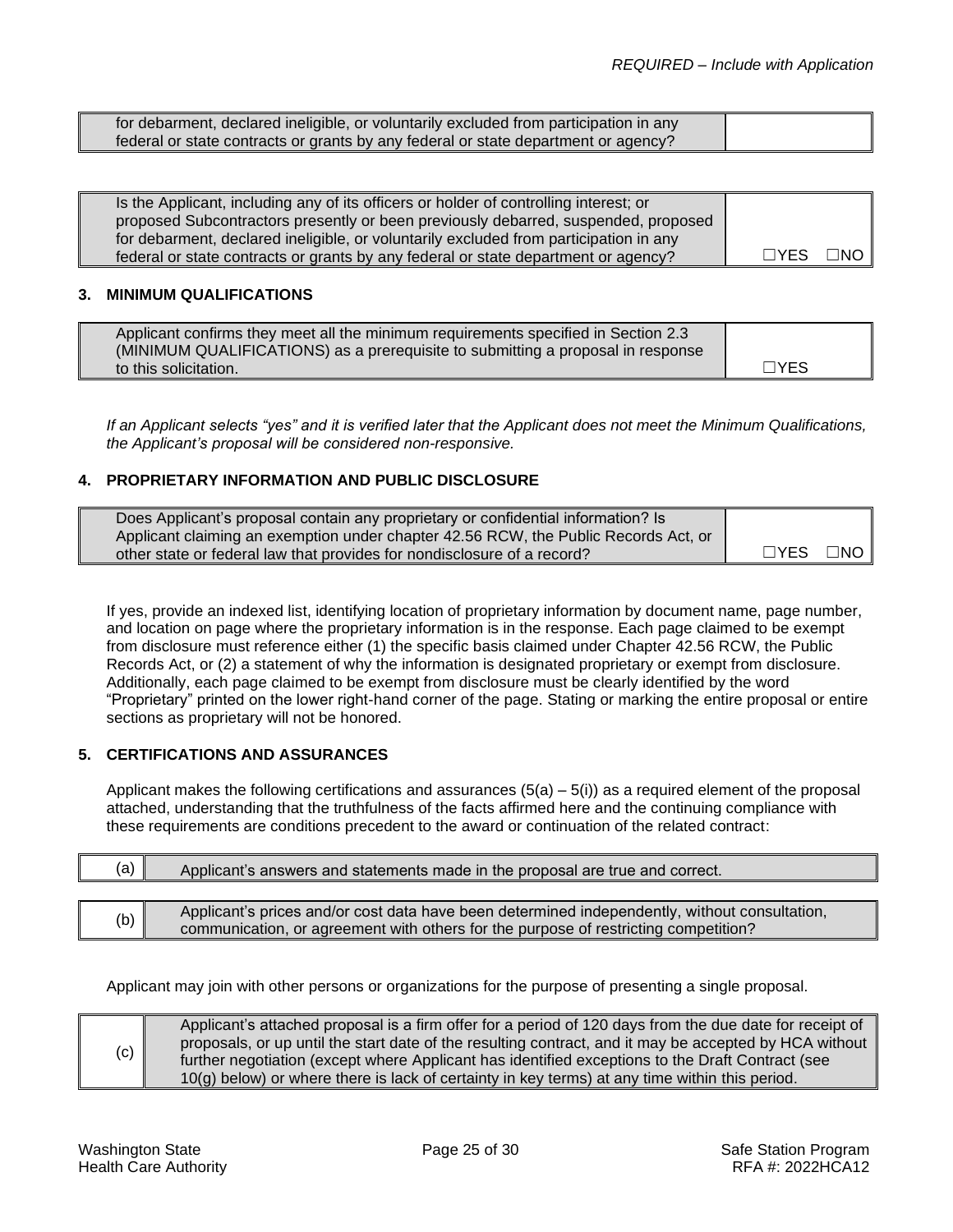|     | Applicant understands that HCA will not be liable for any costs incurred by the Applicant in      |
|-----|---------------------------------------------------------------------------------------------------|
| (d) | preparation of a proposal submitted in response to this RFA, in conduct of a presentation/product |
|     | demonstration, or any activities related in any way to responding to this RFA. Funds are not      |
|     | obligated until a contract has been fully executed.                                               |

| (e) | Applicant understands that its proposal will become the property of HCA, and Applicant claims no<br>proprietary rights to the ideas, writings, items, or samples, unless so stated in its response to<br>question #4 in this Applicant Profile. |
|-----|-------------------------------------------------------------------------------------------------------------------------------------------------------------------------------------------------------------------------------------------------|
|     |                                                                                                                                                                                                                                                 |

| Applicant confirms the prices and/or cost data submitted have not been knowingly disclosed by the<br>(f)<br>Applicant and will not be knowingly disclosed by Applicant prior to announcement of ASA, directly or<br>indirectly, to any other Applicant or to any competitor. |
|------------------------------------------------------------------------------------------------------------------------------------------------------------------------------------------------------------------------------------------------------------------------------|
|------------------------------------------------------------------------------------------------------------------------------------------------------------------------------------------------------------------------------------------------------------------------------|

| (2) Applicant is submitting exceptions to Exhibit A, Draft Contract with its | (g | (1) Applicant agrees that submission of the attached proposal constitutes acceptance of the<br>solicitation contents and the attached Draft Contract terms and conditions. Additionally, if there are<br>any exceptions to these terms, Applicant has described those exceptions in detail as redlines within<br>Exhibit A, Draft Contract. |             |           |
|------------------------------------------------------------------------------|----|---------------------------------------------------------------------------------------------------------------------------------------------------------------------------------------------------------------------------------------------------------------------------------------------------------------------------------------------|-------------|-----------|
|                                                                              |    | proposal.                                                                                                                                                                                                                                                                                                                                   | <b>TYES</b> | $\Box$ NO |

| Applicant confirms it has made no attempt and will make no attempt to induce any other person or<br>(h)<br>firm to submit or not to submit a proposal for the purpose of restricting competition. |                                                                                                                                                                                                                                      |
|---------------------------------------------------------------------------------------------------------------------------------------------------------------------------------------------------|--------------------------------------------------------------------------------------------------------------------------------------------------------------------------------------------------------------------------------------|
|                                                                                                                                                                                                   |                                                                                                                                                                                                                                      |
| (i)                                                                                                                                                                                               | Applicant grants HCA the right to contact references and others, who may have pertinent<br>information regarding the ability of Applicant and the lead staff person(s) to perform the services<br>contemplated by this solicitation. |

# **AUTHORIZED SIGNATURE(S):**

*By signing below, you hereby certify that you are an authorized representative of your firm/company and empowered to negotiate, enter into, and execute, in the name and on behalf of your firm/company, any agreements or documents associated with this solicitation and to bind your firm/company to the obligations stipulated therein.*

*I declare under penalty of perjury under the law of Washington that the information provided in this Exhibit A is true and correct.* 

| Name:                                                    | Title: |       |
|----------------------------------------------------------|--------|-------|
|                                                          |        |       |
| Signature:                                               |        | Date: |
|                                                          |        |       |
| Location: (city or other location, and state or country) |        |       |
|                                                          |        |       |

SIGNATURE OF APPLICANT AUTHORIZED REPRESENTATIVE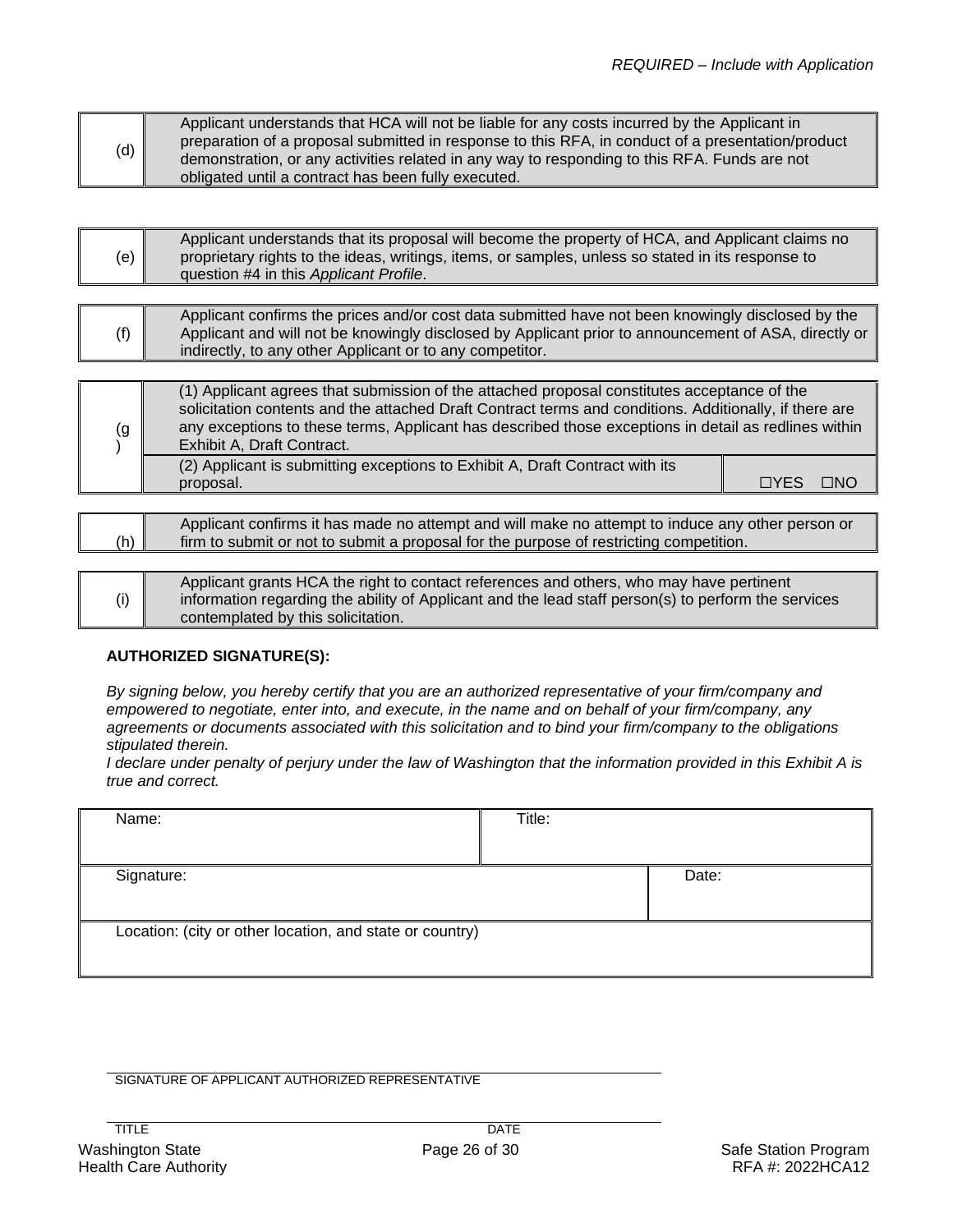# **Attachment 3 – PROCLAMATION 21-14 – COVID-19 VACCINATION CERTIFICATION**

<span id="page-26-0"></span>*To reduce the spread of COVID-19, Washington state Governor Jay Inslee, pursuant to emergency powers authorized in* RCW [43.06.220](https://app.leg.wa.gov/RCW/default.aspx?cite=43.06.220)*, issued* Proclamation 21-14 – [COVID-19 Vaccination](https://www.governor.wa.gov/sites/default/files/proclamations/21-14%20-%20COVID-19%20Vax%20Washington%20%28tmp%29.pdf)  [Requirement](https://www.governor.wa.gov/sites/default/files/proclamations/21-14%20-%20COVID-19%20Vax%20Washington%20%28tmp%29.pdf) *(dated August 9, 2021), as amended by* Proclamation 21-14.1 – [COVID-19 Vaccination](https://www.governor.wa.gov/sites/default/files/proclamations/21-14.1%20-%20COVID-19%20Vax%20Washington%20Amendment.pdf)  [Requirement](https://www.governor.wa.gov/sites/default/files/proclamations/21-14.1%20-%20COVID-19%20Vax%20Washington%20Amendment.pdf) *(dated August 20, 2021) and as may be amended thereafter. The Proclamation requires contractors who have goods, services, or public works contracts with a Washington state agency to ensure that their personnel (including Subcontractors) who perform contract activities on-site comply with the COVID-19 vaccination requirements, unless exempted as prescribed by the Proclamation.*

| <b>HCA Solicitation Number:</b> | 2022HCA12 |
|---------------------------------|-----------|
|---------------------------------|-----------|

I hereby certify, on behalf of the firm identified below, as follows (check one):

- ☐ *COVID-19 CONTRACTOR VACCINATION PROCLAMATION COMPLIANCE*. Contractor:
	- ➢ Has reviewed and understands Contractor's obligations as set forth in Proclamation 21-14 – [COVID-19 Vaccination Requirement](https://www.governor.wa.gov/sites/default/files/proclamations/21-14%20-%20COVID-19%20Vax%20Washington%20%28tmp%29.pdf) *(dated August 9, 2021), as amended by* [Proclamation 21-14.1 –](https://www.governor.wa.gov/sites/default/files/proclamations/21-14.1%20-%20COVID-19%20Vax%20Washington%20Amendment.pdf) COVID-19 Vaccination [Requirement](https://www.governor.wa.gov/sites/default/files/proclamations/21-14.1%20-%20COVID-19%20Vax%20Washington%20Amendment.pdf) *(dated August 20, 2021); and*
	- ➢ Contractor personnel (including Subcontractors) who are subject to the vaccination requirement in the above-referenced Proclamation will provide Agency proof of full vaccination against COVID-19 *or* appropriate exemption for which a reasonable accommodation has been provided.

OR

☐ *CONTRACTOR IS NOT ABLE TO PERFORM IN COMPLIANCE WITH THE VACCINATION PROCLAMATION. CONTRACTOR IS NOT ABLE TO PERFORM THE CONTRACT OBLIGATIONS IN COMPLIANCE WITH THE ABOVE-REFERENCED PROCLAMATION.*

I hereby certify, under penalty of perjury under the laws of the State of Washington, that the certifications herein are true and correct and that I am authorized to make these certifications on behalf of the firm listed herein.

| Name of Contractor/Applicant - Print full legal entity name of firm |                                                               |
|---------------------------------------------------------------------|---------------------------------------------------------------|
| By:<br>Signature of authorized person<br>Title:                     | Print Name of person making certifications for firm<br>Place: |
| Title of person signing certificate<br>Date:                        | Print city and state where signed                             |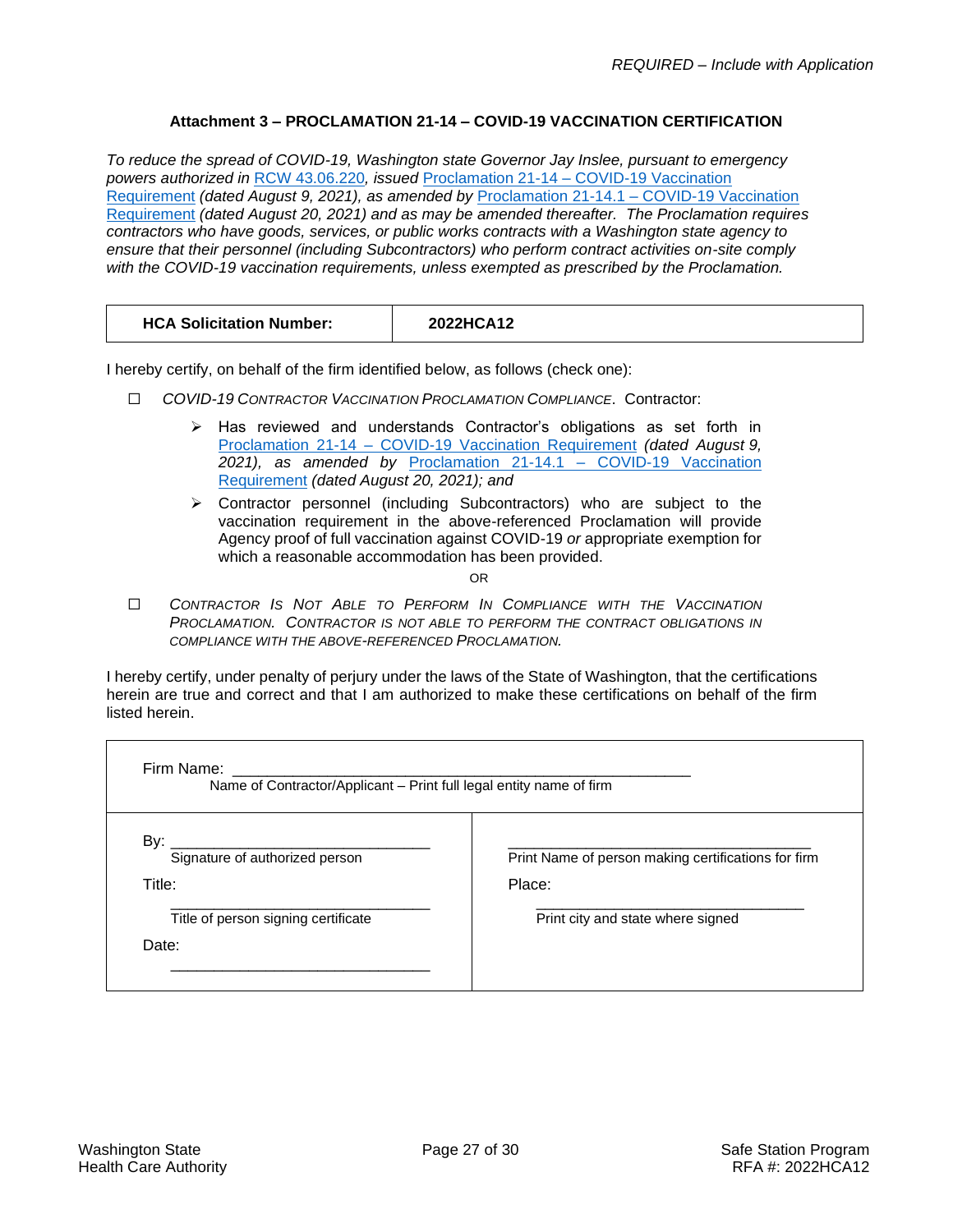## **ATTACHMENT 4 – Executive Order 18-03**

### **Workers' Rights - Contractor Certification**

<span id="page-27-0"></span>*Pursuant to the Washington State Governor's Executive Order 18-03 (dated June 12, 2018), the Washington State Health Care Authority is seeking to contract with qualified entities and business owners who certify that their employees are not, as a condition of employment, subject to mandatory individual arbitration clauses and class or collective action waivers.*

| <b>HCA Solicitation Number:</b> | 2022HCA12 |
|---------------------------------|-----------|
|---------------------------------|-----------|

I hereby certify, on behalf of the firm identified below, as follows (check one):

 **NO MANDATORY INDIVIDUAL ARBITRATION CLAUSES AND CLASS OR COLLECTIVE ACTION WAIVERS FOR EMPLOYEES**. This firm does NOT require its employees, as a condition of employment, to sign or agree to mandatory individual arbitration clauses or class or collective action waivers.

OR

 **MANDATORY INDIVIDUAL ARBITRATION CLAUSES AND CLASS OR COLLECTIVE ACTION WAIVERS FOR EMPLOYEES**. This firm requires its employees, as a condition of employment, to sign or agree to mandatory individual arbitration clauses or class or collective action waivers.

I hereby certify, under penalty of perjury under the laws of the State of Washington, that the certifications herein are true and correct and that I am authorized to make these certifications on behalf of the firm listed herein.

| NAME OF FIRM REPRESENTED - PRINT FULL LEGAL ENTITY NAME OF FIRM: |  |                                  |             |
|------------------------------------------------------------------|--|----------------------------------|-------------|
| AUTHORIZED REPRESENTATIVE SIGNATURE:                             |  | AUTHORIZED REPRESENTATIVE TITLE: |             |
| AUTHORIZED REPRESENTATIVE PRINTED NAME:                          |  | CITY AND STATE WHERE SIGNED      | DATE SIGNED |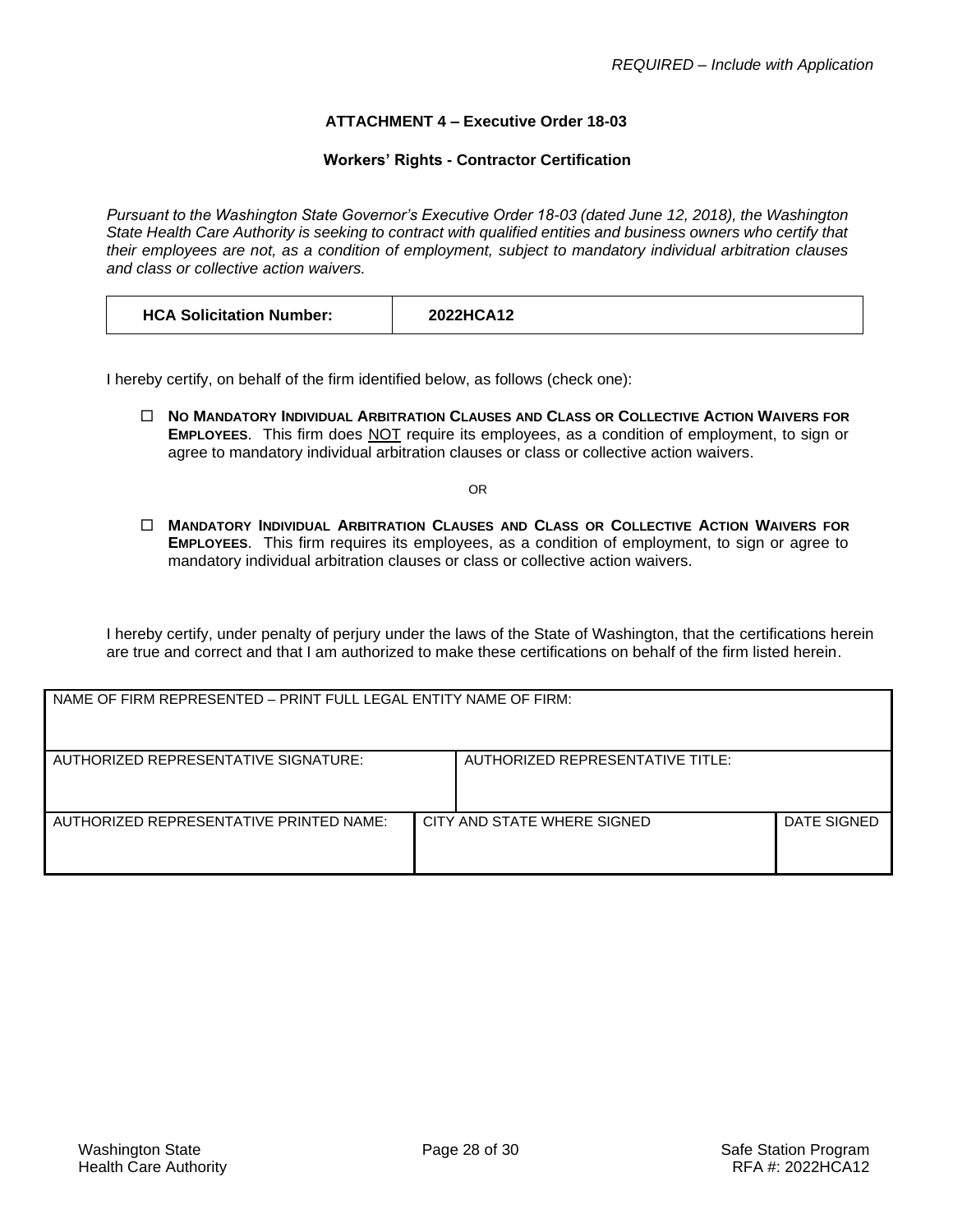# <span id="page-28-0"></span>**EXHIBIT A – HCA General Contract Terms**

**Attached as a separate document**